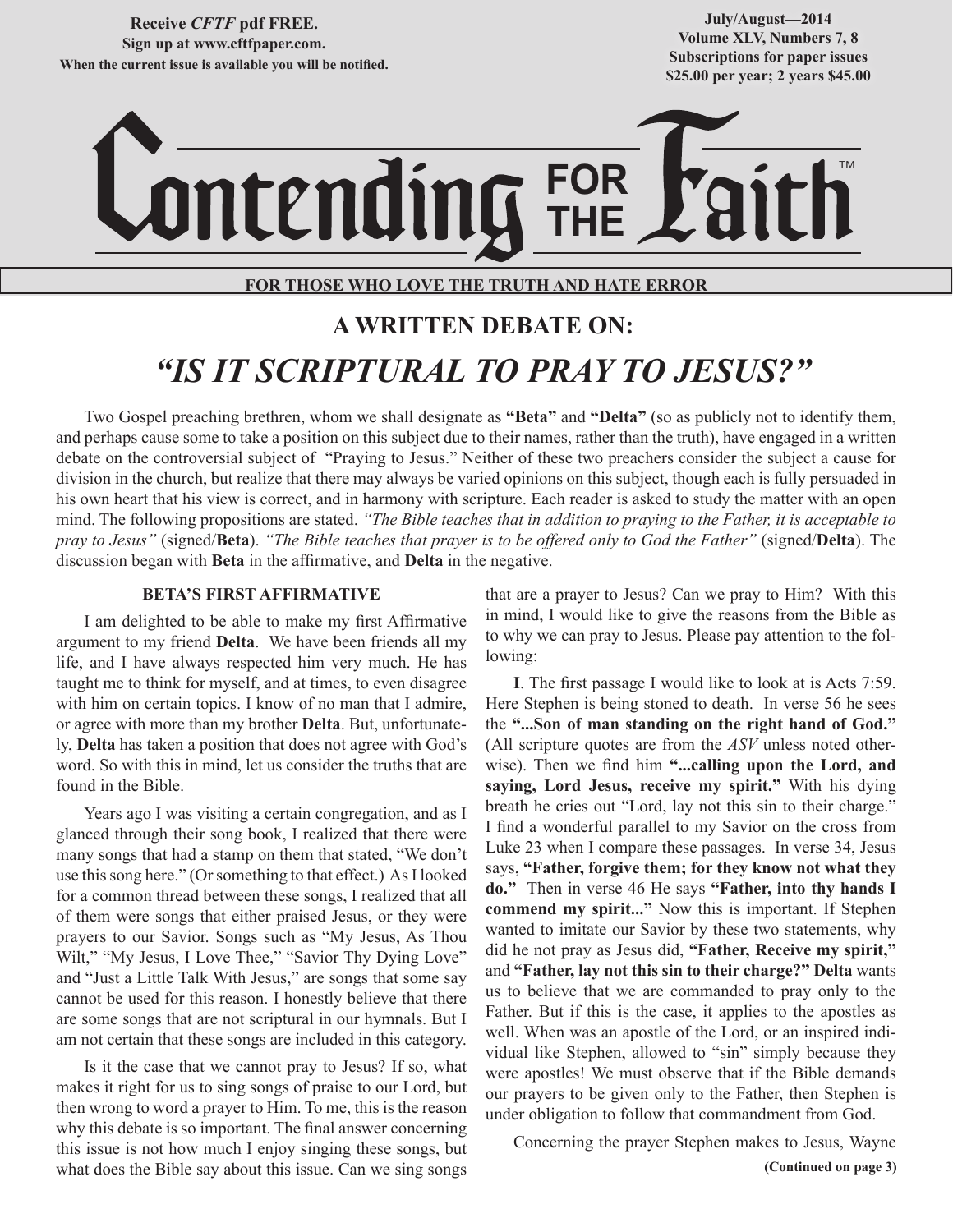

## **David P. Brown, Editor and Publisher dpbcftf@gmail.com**

*COMMUNICATIONS received by CONTENDING FOR THE FAITH and/or its Editor are viewed as intended FOR PUBLICATION unless otherwise stated. Whereas we respect confidential information, so described, everything else sent to us we are free to publish without further permission being necessary. Anything sent to us NOT for publication, please indicate this clearly when you write. Please address such letters directly to the Editor David P. Brown, P.O. Box 2357, Spring, Texas 77383 or dpbcftf@gmail.com. Telephone: (281) 350-5516.*

## *FREE—FREE—FREE—FREE—FREE—FREE*

*To receive CFTF free, go to www.cftfpaper.com and sign up. Once done, you will be notified when the current issue is available. It will be in the form of a PDF document that can be printed, and forwarded to friends.*

### **SUBSCRIPTION RATES FOR THE PAPER EDITION**

*Single Print Subs: One Year, \$25.00; Two Years, \$45.00. NO REFUNDS FOR CANCELLATIONS OF PRINT SUBSCRIPTIONS.*

## **ADVERTISING POLICY & RATES**

*CONTENDING FOR THE FAITH exists to defend the gospel (Philippians 1:7,17) and refute error (Jude 3). Therefore, we advertise only what is authorized by the Bible (Colossians 3:17). We will not knowingly advertise anything to the contrary and reserve the right to refuse any advertisement.*

*All setups and layouts of advertisements will be done by CONTENDING FOR THE FAITH. A one-time setup and layout fee for each advertisement will be charged if such setup or layout is needful. Setup and layout fees are in addition to the cost of the space purchased for advertisement. No major changes will be made without customer approval.*

*All advertisements must be in our hands no later than one month preceding the publishing of the issue of the journal in which you desire your advertisement to appear. To avoid being charged for the following month, ads must be canceled by the first of the month. We appreciate your understanding of and cooperation with our advertising policy.*

*MAIL ALL SUBSCRIPTIONS, ADVERTISEMENTS AND LET-TERS TO THE EDITOR, P. O. Box 2357, Spring, Texas 77383- 2357. COST OF SPACE FOR ADS: Back page, \$300.00; full page, \$300.00; half page, \$175.00; quarter page, \$90.00; less than quarter page, \$18.00 per column-inch. CLASSIFIED ADS: \$2.00 per line per month. CHURCH DIRECTORY ADS: \$30.00 per line per year. SETUP AND LAYOUT FEES: Full page, \$50.00; half page, \$35.00; anything under a half page, \$20.00.*

*CONTENDING FOR THE FAITH is published bimonthly. P. O. Box 2357, Spring, Texas 77383-2357 Telephone: (281) 350-5516.*

> **Ira Y. Rice, Jr., Founder August 3, 1917-October 10, 2001**

# *Editorial...*

# **REGARDING THE DEBATE IN THIS ISSUE OF CFTF**

*The following debate is printed as we received it because we did not desire to change the way the disputants chose to say what they did. The only exception to the foregoing is the normal changing of spelling corrections, verb agreement, and the like, as well as fitting the debate to our format for all articles printed in CFTF. To do more changing would have necessitated submitting such changes to the disputants for their approval and we did not desire to take the time to go through that process.* 

#### **—David P. Brown, Editor**

Of all truth, spiritual truth is the most important (Mat. 6:33; John 8:31,32; 17:17; 1 Tim. 2:4; Jam. 1:18). Believed and obeyed from the heart, spiritual truth alone procures the remission of man's sins against God and thereby his reconciliation to Him (Rom. 5:10; 6:3, 4, 17, 18; 1 Pet. 1:22; Col. 2:12; Eph. 2:16; 2 Cor. 5:18, 19). We, therefore, dare not let our admiration for and friendship with any preacher, paper, school, or anyone else cause us to reject the truth on any subject. Moreover, our love for the truth of the gospel should exceed even our love for our families.

In seeking to **"be established in the present truth,"** men have utilized the polemic platform as one means to test their convictions (2 Pet. 1:12). When conducted properly, debates have served well to aid men in complying with Paul's directive to **"Prove all things; hold fast that which is good"** (1The. 5:21). Such debates expose error as well as uphold truth. Such a discussion is a "proving ground" operation.

Both of these brethren have declared their belief in the plenary verbal inspiration of the Bible. Hence, they have acknowledged the Scriptures to be the objective, absolute, humanly attainable, final, infallible standard for determining God's will in any and all matters moral and spiritual (2 Tim. 3:16, 17; Jam.1:25; 2 Tim. 2:15; John 12:48). Moreover, each disputant has affirmed his belief in the absolute need and proper use of the rational faculties of man in arriving at the truth on any subject (Isa. 1:18; Acts 17:2; 18:4; 24:25; 1 The. 5:21; 2 The. 3:1, 2). The reader must determine whether the debaters stayed true to and consistent with what they "declared," "acknowledged," and "affirmed."

The debate was a written one. Both disputants argued their cases as they saw fit. Each participant pressed what he deemed to be inconsistencies and contradictions on the part of his opponent. Questions were employed by each party to expose what each disputant considered to be inconsistencies, contradictions, and to keep their readers focused on the issue at hand. This is the nature of a debate; and, therefore, the reason the serious student is benefited by it.

**(Continued on Bottom of Page 17)** The earnest pupil knows what to look for in a debater's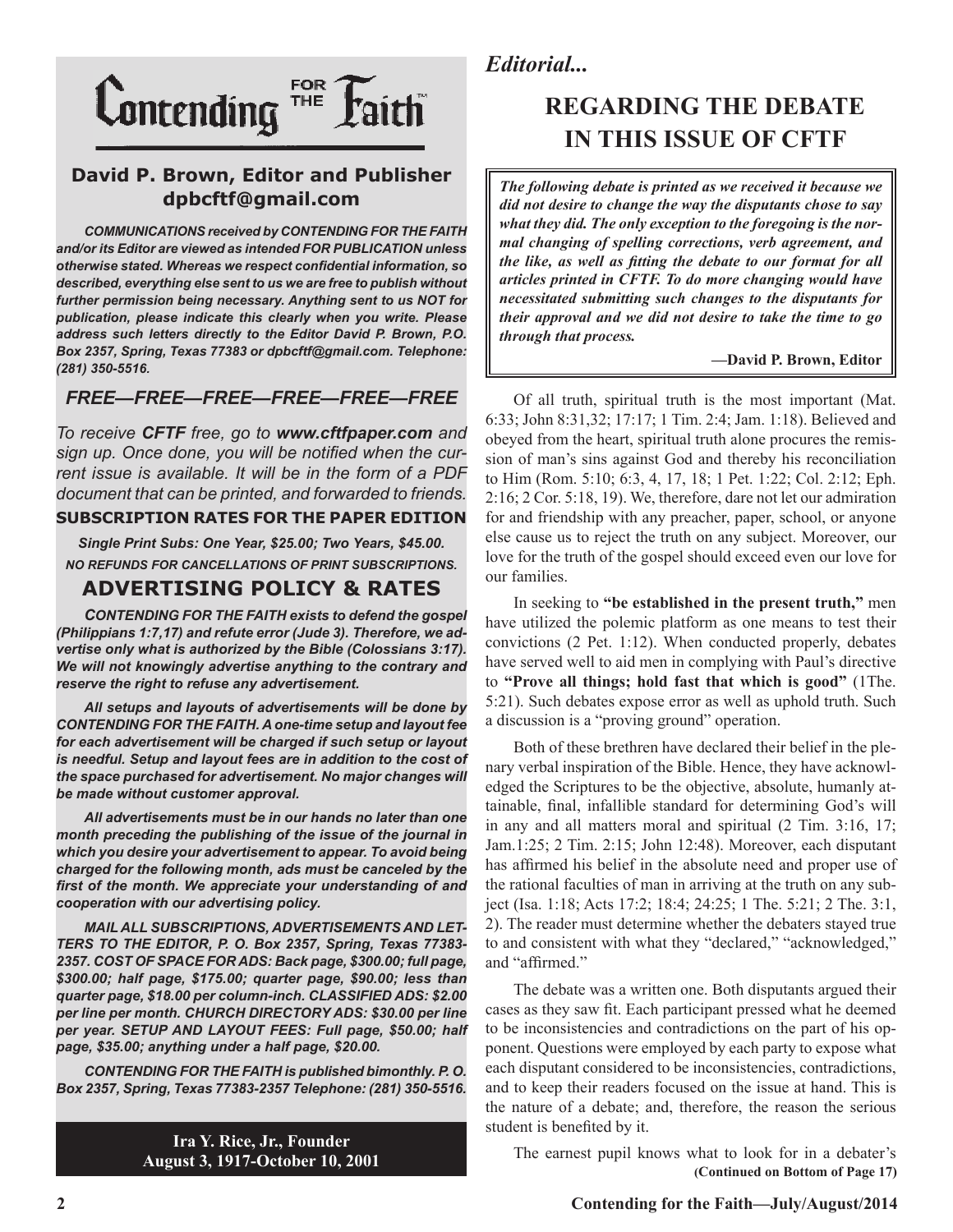Jackson writes: "Guy N. Woods characterized the 'view that a person cannot address a petition of any kind to Christ' as 'absurd,' and as a reflection of 'nitpicking.'..." ("Christiancourier.com," *May a Christian Address Christ in Praise or Prayer?* Look at brother Woods comments in *Over the Vast Horizon – Authorized Biography of Guy N. Woods*, written by Harrell Davidson, pg. 272; also see *Questions & Answers – Vol. II* by Guy N. Woods pg. 39).

**II.** Our beloved brother Paul tells us about his thorn in the flesh in 2 Cor. 12:7. Then in verse 8 he tells us "**Concerning this thing I besought the Lord thrice, that it might depart from me."** The word besought is defined by *Thayer* as "'to call to one's side,' hence, 'to call to one's aid'." Who can doubt that this passage is referring to the fact that Paul prayed to our Lord, not once but 3 times. What a horrible example Paul set if we can only beseech God the Father in our prayers!

**III.** In Acts 1:24, 25, we find a prayer that is offered by the Apostles to our Lord. This passage reads:

**And they prayed, and said, Thou, Lord, who knowest the hearts of all men, show of these two the one whom thou hast chosen, to take the place in this ministry and apostleship from which Judas fell away, that he might go to his own place.**

J. W. McGarvey says of this prayer: "Here is a simple address to the Lord, beautifully appropriate to the petition they are about to present" (Commentary, *Acts of the Apostles*). What a spectacularly short prayer we find in these two verses.

**IV.** At the end of the Bible, John issues a short simple prayer: **"Come, Lord Jesus!"** (*ASV*). Certainly one of the last things found in the Bible is a prayer to Jesus that we all should aspire to. We should long for the coming of our Lord, and even pray for it! So we find both at the beginning and at the end of the New Testament (after the gospel account), a prayer is given in the church to Jesus.

**V.** When Paul wrote to Timothy, he stated: "**And I thank Christ Jesus our Lord, who hath enabled me, for that he counted me faithful, putting me into the ministry" (**1 Tim. 1:12). Did Paul, give thanks to the Father? Yes, at times. But he also gave thanks to our Savior, as we see in this passage, showing by example that we to can give thanks to Jesus as well.

**VI.** In Acts 22:17, the Bible tells us what the apostle Paul did after he was converted. Paul is now a Christian and the first thing we see is our brother praying to Jesus. Note this verse: **"And it came to pass, that, when I had returned to Jerusalem, and while I prayed in the temple, I fell into a trance..."** The Bible tells us he **"...prayed in the temple."**  The one he is praying to is our Lord. We know this because while Paul is praying, he sees the one to whom he is praying to. From verses 18 and 19 we learn that Jesus speaks to him. Paul is praying to Jesus, then he sees him and speaks to him.

VIII. A very strong argument that is given by Basil Overton in *The World Evangelist*, August, 1986, is the following: In 1 John. 5:13, 14, the Bible reads:

**These things have I written unto you that ye may know that ye have eternal life, even unto you that believe on the name of the Son of God. And this is the boldness which we have toward him, that, if we ask anything according to his will, he heareth us; and if we know that he heareth us whatsoever we ask, we know that we have the petitions which we have asked of him.** (Emp. Added by **Beta**).

When you look at "his, he, him" in these verses, they go back to verse 13 where it talks about **"the Son of God."**  There is no doubt that the petition we make is to the Son of God. Here we see a specific passage that tells us we are to pray to the Son of God. If this passage does not teach that it is all right to pray to Jesus, words have no meaning!

I agree with Basil Overton in the article mentioned earlier when he said "Nothing in the above is designed to lessen prayer to God the Father, it is only presented to show that the Bible tells us prayers were made to Jesus Christ. Whoever argues with this, argues with the Bible."

Now, let me tell you what **Delta** has got to do in the Negative. He must show that the passages that I have used are no longer applicable to the church today. Either that, or show that the men involved in praying to Jesus sinned by their prayer. It does no good to state that these men all had a conversation with Jesus because they were inspired. Inspiration never allowed the apostles to break the commandments of God. If God "commands" us to pray "only" to the Father, and that no prayers can be offered to Jesus, then the apostles are required to follow the commandments of Jesus. Inspiration certainly allowed the apostles to converse with Jesus, but it does not give them the right to "pray" to Jesus as the passages tell us they did. If I speak to **Delta** on the phone, that is acceptable. But if I "pray" to **Delta** as one does to deity, then that is sinful. This is something that we all understand. So it follows that either the apostles sinned, or else they were given the ability to pray to Jesus, and the Bible tells us that we must do differently than the apostles. Those are the only choices **Delta** has in this debate. Let's see which he chooses!

#### **DELTA'S FIRST NEGATIVE**

Jesus taught that we are to abide by His **"sayings"** (teachings) in the gospel age (Mat. 7:24-28). Among the things He taught, was **"addressing the Father."** After Jesus had been praying, the apostles wanted Him to teach them **"how"** to pray (Luke 11:2,3). Jesus said to **"pray to the Father"** (Mat. 6:6); **"pray ye, Our Father which art in heaven"** (vs. 9); and **"when ye pray, say, Our Father"** (Luke 11:2). Apostolic confirmation reminds us to do all things, in **"word or deed" "in the name of the Lord"** (Col. 3:17). **"Word"** here includes prayer. Just before leaving the earth,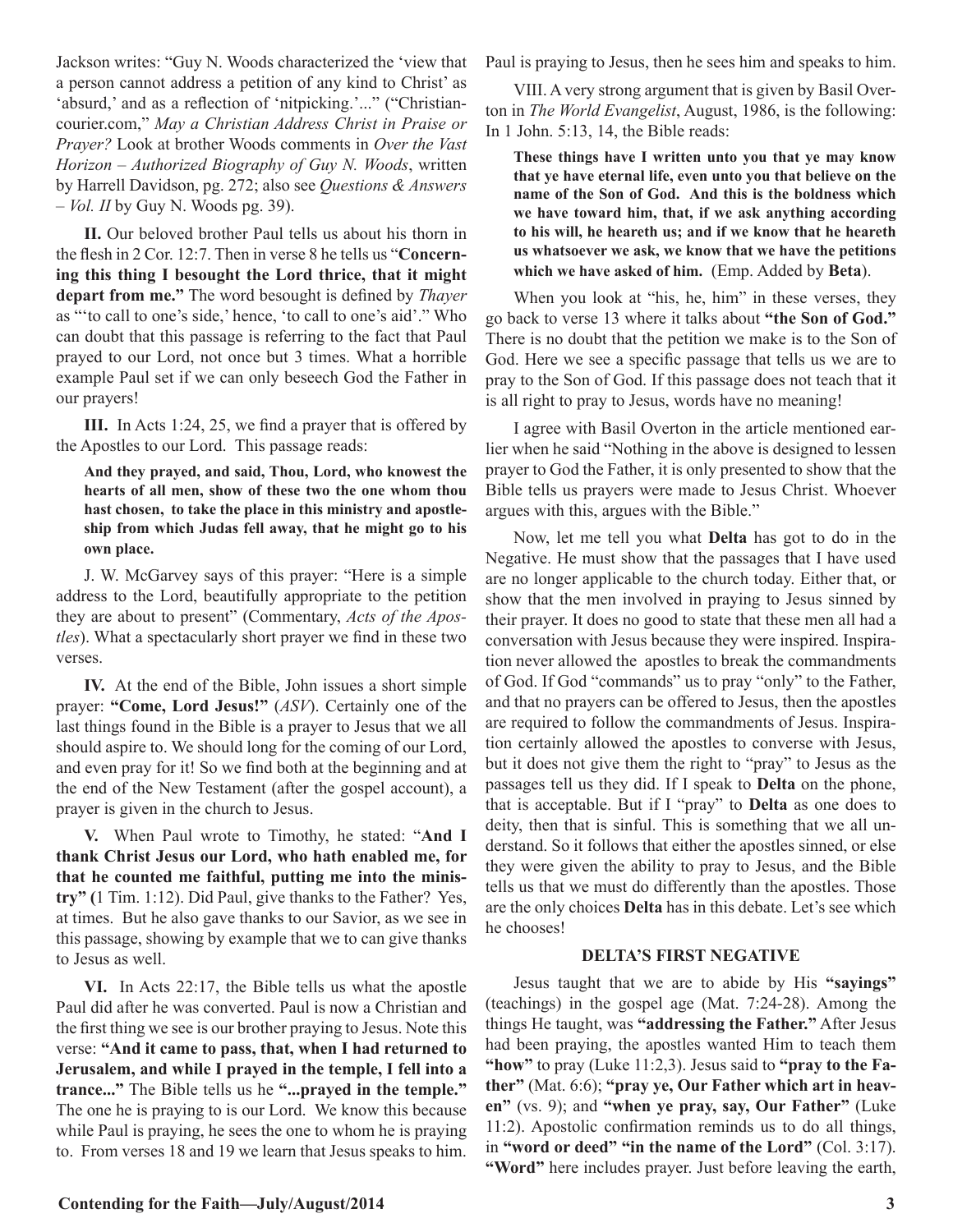Jesus used the expression **"in that day"** twice in connection with **"prayer,"** referring to the time he would no longer be with them, and that they (in that day), to (1) No longer address Him, (2) They should ask the Father, (3) In the name of Jesus, and (4) He would not be praying to the Father for them, but they would be praying to the Father themselves. He had previously declared that they should ask in His **"name"** (John 14:13,14). Apostolic confirmation states we are to **"give thanks unto God the Father in the name of our Lord Jesus Christ"** (Eph. 5:20). We have long observed that denominational folks pray TO God "in the name of God," and TO Jesus "in the name of Jesus"—an absurdity.

My opponent, **Beta**, argues that Christians can scripturally "pray to Jesus." He misapplies several NT passages to "prove" his case. The first passage He uses is in Acts 7, where Stephen has just preached an inspired (by the Holy Spirit) message, and was **"full of the Holy Ghost"** (vs. 55). After being stoned, he saw Jesus **"standing"** at God's right hand, and says, **"Lord Jesus, receive my spirit"** and **"Lay not this sin to their charge"** (vss. 59, 60). He recognized Jesus, possibly from an earlier acquaintance, as in Acts 1:15. At any rate, he recognized Him, and saw Him **"standing"** (not seated at God's right hand in his position of authority as king). Note also that there is no reference to "the name of Christ" when he spoke TO Him, as we are careful to do today when we pray, as Jesus authorizes. This was indeed a very special occasion, where inspiration had occurred and with Jesus' very presence, before the throne of God. Hardly a good setting for an example to us in the matter of offering and receiving answer to prayer. If one today were to (1) Be inspired, (2) Being full of the Holy Ghost, (3) Be stoned to death for it, (4) See heaven opened, and Jesus "standing" at God's right hand, who would say he should not address Jesus? Such would surely not be classified as a "prayer."

The second "proof-text" from **Beta** is 2 Cor. 12:7,8, where Paul besought the Lord three times to remove his thorn. Now, we are in a context of **"visions and revelations"** (vs. 1), and Paul has heard words that were unlawful for him to utter. He spoke to the **"Lord,"** but it is not established that he was speaking to "Jesus," though His name is mentioned twice in the context. **"Grace"** is usually associated with "God" (Tit. 2:11). Bear in mind, Paul had already been acquainted with Jesus, and had conversation with Him (Acts 9:1-6). Was that communication a "prayer," when Saul made a request, and received a direct, verbal "answer" from Jesus?? In 2 Cor., Paul does receive a verbal answer, that His **"grace"** was sufficient for him. This was very likely the occasion when Paul received the revelation of the gospel (Gal. 1:11; Eph. 3:3). At any rate, it was a direct interchange between the Lord and an inspired servant and not a normal "prayer" situation. If so, can we expect direct, vocal answers to our prayers today? Again, this was a miraculous situation, and not a setting for teaching us about how we are to pray.

The 3rd "proof-text" **Beta** offers is Acts 1:24, 25, where the disciples asked the "Lord" to show them whom He was choosing to replace Judas. It was the Father who chose and gave the apostles to Jesus (John 17: 6, 9, 24), and they were chosen by God (Acts 10:41), and even God chose Paul (Acts 22:14). The one addressed was the "Lord," and He is once identified as the Father of Jesus Christ (Acts 4:23-30). Since they had been told not to ask him anything directly after His departure, but to address the Father, this must have been what they were doing here. Again, an unprovable example of one "praying to Jesus."

The fourth "proof-text" **Beta** offers is Rev. 22:20 (that he only alludes to), where John has just heard Jesus address him directly, and verbally, that He is going to come quickly, and John simply says, **"Even so, come Lord Jesus."** Actually, we cannot know for sure, whether John said what he did, to the Lord at that time, or it was part of what John wrote afterward, when He wrote the entire book, with reference to whatever coming is discussed in the book, as He came in judgment upon the whore and the beast. Again, an unprovable "example" of how we can pray to Jesus today.

The fifth "proof-text" **Beta** offers is 1 Tim. 1:12, where Paul wrote, "I thank Christ..." for putting him into the ministry. The text does not mean that Paul did so in a prayer, but that he was "thankful," or "grateful" for what the Lord had done. A similar Greek term is used in Heb.12:28, where it is translated **"let us have grace."** When I might say to some person, "I am thankful to the Lord" for you, that does not describe how I might have expressed my thoughts to God, or that I was "praying" when I was telling you. I may have expressed my thanks to God, in the name of Christ. I can say every day, "I thank God for you," meaning that I am always generally thankful for that individual. The passage simply holds gratitude to the Lord. If it does mean he did it in prayer, it surely was in harmony with the Lord's will for prayer, which would have been to the Father, in the name of the Lord—which prayer included Jesus as the mediator. I often say, "I am thankful for my parents," but they are now deceased, and I am not "Praying" to them, and did not "pray" to them when they were alive.

The sixth "proof-text" of **Beta** is Acts 22:17, where Paul fell into a **"trance"** as he prayed, and the Lord spoke directly and verbally to him. Just because he saw Jesus, does not mean he had been praying to Him. Peter fell into a trance in Acts 10:10-12, and saw beasts, birds and creatures, but that doesn't mean he prayed to them. Daniel once had been praying to God (Dan. 9:4), and had a visit from "Gabriel," an angel. Does that mean he had been praying to Gabriel??

The 7th "proof-text" by **Beta** is 1 John 5:13,14. **Beta** claims that the **"he"** and **"him"** of the text refers to "Jesus" who hears us. The context actually begins with God (vs. 11), who gives **"life"** (through Jesus Christ, who is parenthetically described in verses 12-13). In verse 14, he returns to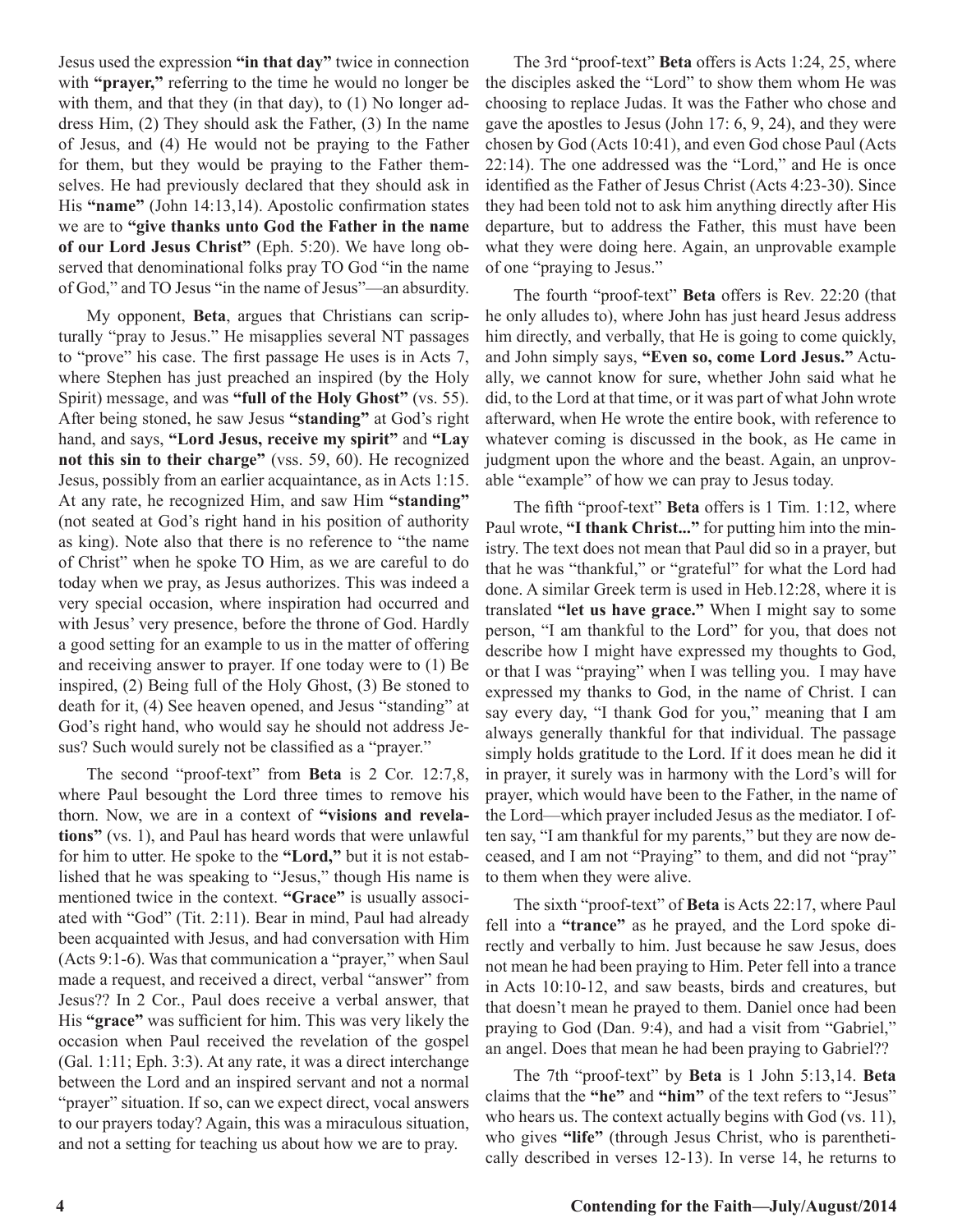God, as the One who hears us when we **"ask"** (Jam. 1:5), and He is the one who **"gives life"** to those who do not sin unto death (vs. 16). Also, John says He is the One who gives **"boldness,"** who is the Lord (the Father of Jesus, Acts 4:29; 1 John 3:20, 21). The *ASV*, *NASB*, and *RSV*, have **"God"** in the text of 1 John 5:15, 16.

The word **"ask"** is found three times in the context of 1 John 5:11-15, with reference to the **"life"** given by Him. First, we ask the One who has a **"will"** regarding prayer, vs. 14; (cf Mat. 26:39; Jam. 4:15. Second, we ask the one who **"hears"** prayer, vs. 14,15; cf John 9:31; 1 Pet. 3:12). Third, we ask of **"him"** (vs. 14), who is **"God,"** (vs. 16; cf *ASV*, *NASB*, *RSV*). (God is the One who **"gives"** that eternal life, as stated in verses 11 and 16).

So, the entire context is about God who does things in and through Jesus Christ. Again, **Beta**, you are stretching to get a "prayer" to Jesus out of what John wrote.

**Beta**, it is best to get truth from the text itself, rather than some well-known preacher who happens to agree with you. **Beta**, remember this:

1) Prayer is to be to the Father, in the name of Jesus. (Mat. 6:9; John 14:13,14)

2) If prayer to Jesus is proper, then it would be proper to pray to him, "in the name of the Father." But where did the Father ever authorize believers to pray to Jesus??

**Beta**, what you need to do is give us approved examples of one praying to Jesus when no miracle, trance, vision, or revelation is taking place.

In closing, I wish to leave some questions for you to give answer to in your next affirmative.

1. What is the difference between "praise" and "prayer"?

2. What is meant by "praying in the name of Jesus"?

3. What do you teach and practice in regard to this?

4. Is it scriptural to pray to the Holy Spirit?

5. Is it sinful to ever address an angel?

6. Was Saul praying when he said, "What shall I do Lord?"?

7. Was Jesus' answer evidence that He answers us directly and verbally?

8. When anyone addresses Jesus, is it always a prayer?

9. Can one praise the Lord (or anyone else) without it being a prayer?

10. Was the Roman centurion praying when he made a request of Jesus?

**Beta**, it is a pleasure to discuss these serious matters with you. Please give even a brief answer to the questions above. If you don't answer them, I will answer them for you, and explain the consequences of whatever answer you give. I am awaiting your second affirmative.

Sincerely, **DELTA**

#### **BETA'S SECOND AFFIRMATIVE**

Brethren, I find it a joy to be able to bring to you my second affirmative argument. Let me show you what **Delta**  believes. Jesus is not only the Son of God, but he is God. He is eternal, omnipotent, omnipresent, omniscient and immutable. He is equal to God in every way. Indeed, our Lord is to be worshipped! Now get this: **Delta** believes we are to worship Jesus, and see Him as God, but we can't pray to Him! He is one of the Godhead three, but we cannot pray to Him. That doesn't make sense.

You will note in the last part of my first affirmative argument, I stated that **Delta** will have to choose between the apostles sinning by praying to Jesus, or that the passages that we looked at are no longer applicable to us today. Rather than addressing either of these choices, **Delta** chose to believe that there was nothing going on other than a conversation between the apostles and Jesus. Stephen was just having a conversation with Jesus because he saw Him. The Apostles had a number of conversations with Jesus, and never "prayed" to Him; even though that is the word the Bible uses to tell us what they did (Acts 1:24).

Now in answer to the arguments that **Delta** opens with. He uses Mat. 6:6ff to show that Jesus teaches us to pray to **"...Our Father which art in heaven..."** First of all, Jesus does not say in this passage that we are to pray "ONLY" to the Father. This is the position that **Delta** is attempting to prove. Secondly, Jesus is with the disciples, so there is no need to pray to Him. While He was on this earth, they were able to talk with Him. Thirdly, in this model prayer, Jesus says to pray **"...Thy kingdom come..."** But now that the kingdom has come, we no longer pray for that. In the same manner, now that Jesus has entered into heaven and is sitting on the throne of God, we can also pray to him. Fourthly, is **Delta** trying to say Mat. 6:6ff is teaching us everything there is about prayer? Certainly there are other teachings about prayer that are not found in this passage. And fifthly, I have never said that we are not to pray to the Father. I believe we should pray to God the Father.

Next, **Delta** argues from John 14:13, 14. I agree that we are to pray to the Father through Jesus, or as Paul puts it in Eph. 5:20, **"in the name of our Lord Jesus Christ."** This teaches us that the only way we can pray to God the Father, is through Jesus. We cannot approach the throne of God except through our mediator, that is through Jesus. But **Delta**  did not look at verse 14. It reads *"If you ask Me anything in My name, I will do it."* (*NASV*). Note the word **"ME."** We can ask Jesus (that is who the Me is), anything. I'm aware that the *ASV* and *KJV* do not read this way. But the *ASV* has a footnote that states "Many ancient authorities add *me*." Frank Pack states that this refers to the "oldest and best manuscripts." (*The Living Word Commentary*, vol. 5, pg. 62). The context bears out that one can ask Jesus because He is the one that answers the prayer. Twice it says **"...that will**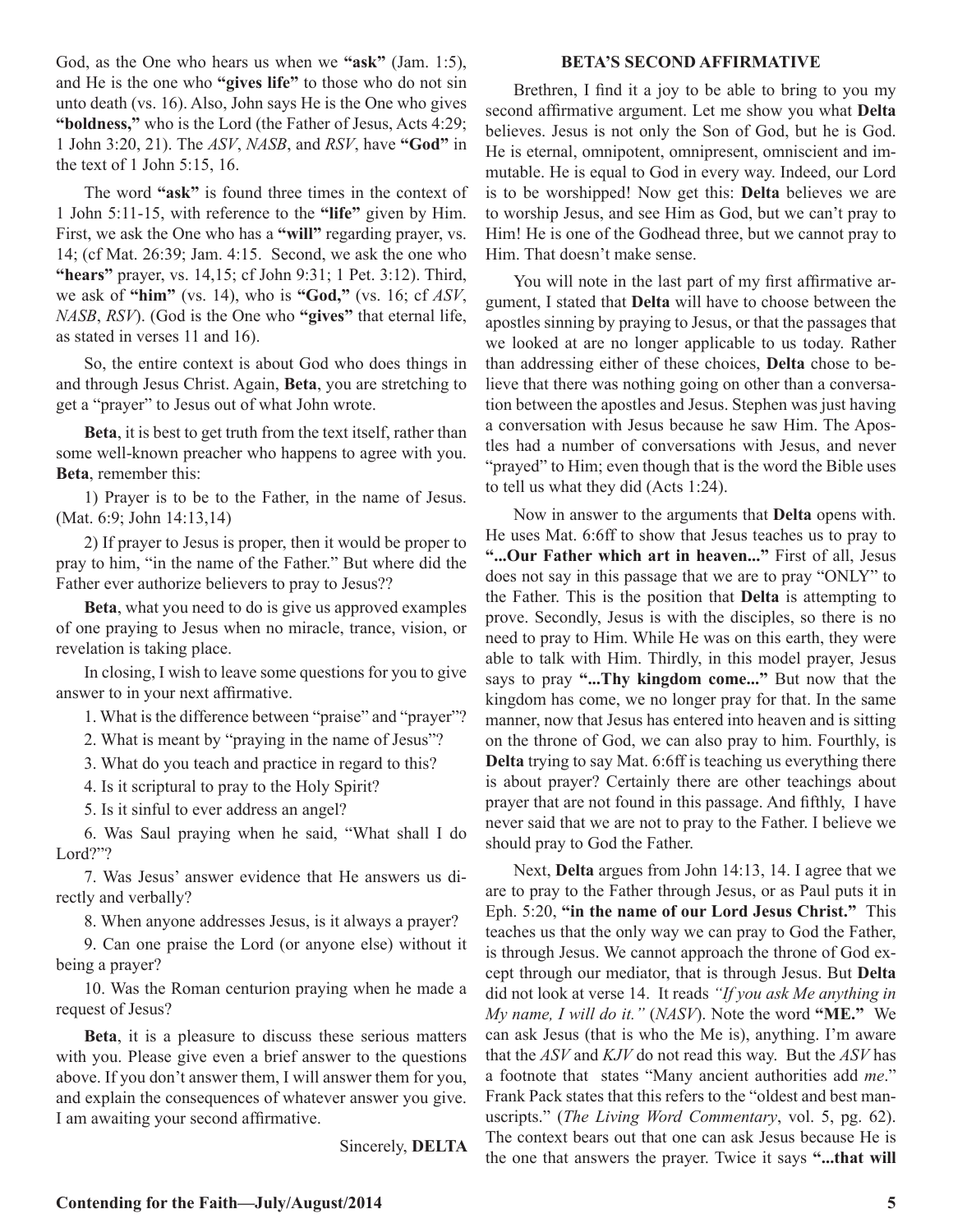**I do..."** So the very verse that **Delta** uses lets us know that we can pray to Jesus. I do not know, nor care, what the denominational folks do. The important thing is, what does the Bible say. Is **Delta** going to start entering the church building through the windows because the denomination enter through the doors of their buildings?

**Delta** misses the point that I made concerning Stephen. If Stephen is obeying what Jesus commanded us to do in prayer, he must pray as Jesus tells us to. It doesn't matter if Stephen can see Jesus or not. When he prayed, he was required to pray as the Bible tells us to pray. Note also that Stephen saw **"Jesus standing on the right hand of God..."**  (Acts 7:55). That implies that he also saw God the Father. Yet he prays to Jesus. If Stephen saw God standing on the right hand of Jesus, shouldn't he pray to the Father in order to obey the commands of the Bible? If indeed the Bible commands us to pray "only" to the Father.

Next, **Delta** wants us to believe that in 2 Cor. 12:7, 8 Paul is carrying on a conversation with Jesus. But **Delta** does not address the fact that the Bible says Paul **"besought"** Jesus. That is he prayed to Him three times. Then **Delta** contradicts himself by stating that on the one hand Paul had a conversation with Jesus, then he states that we don't know who the Lord is in this passage even though His name is mentioned twice. Oh what tangled webs we weave! **Delta**, you need to chose one and stick with it. And then he asks "can we expect direct, vocal answers to our prayers today?" Does this imply that when we pray to God, He doesn't answer our prayers? Of course God answers our prayers. Just not verbally as he did with Paul on this occasion. But the passage still teaches that Paul prayed to Jesus!

In Acts 1:24, 25 **Delta** wants us to believe that "the Lord" refers to God the Father instead of Jesus our Lord. But note verse 21 speaks of the "Lord Jesus," then they pray to the Lord in verse 24. They are praying to Jesus. **Delta**  should have gone back to John 15:16. There he would learn that Jesus is the one who "chose" the apostles. If He chose the other twelve apostles, it only follows that He chose Matthias as well. Yes, the Father "gave" the apostles to Jesus, but Jesus is the one who "chose" them.

Concerning 1 Tim. 1:12, are we to believe that when Paul says he was thankful for the church at Ephesus (Eph. 1: 15,16) he wasn't praying? Paul tells us he was praying when he thanked God for them. Paul was thankful for all the churches he worked with as well as the individuals. He prayed for them. As Paul prayed, he thanked God. and on this occasion, he prayed to Jesus.

As to Acts 22:17, **Delta** needs to look closer at these passages. When Peter fell into a trance in Acts 10, he spoke to the Lord, not to the beasts (vs. 14). In Acts 22, Jesus is the one speaking to him. We know this from verses 18,19. **Delta**  wants us to believe that they are just carrying on a conversation in some passages, then in other passages they are not.

He needs to stay consistent with his conversation theory, no matter how ridiculous it is!

I believe the passage that is totally devastating to **Delta's** position is 1 John 5:13-15. There is no doubt that John is talking about the "Son of God" in verse 13. Verses 14 and 15 then refers to Him, that is the Son of God. How does **Delta** handle this? He states that verse 13 is a "parenthetical" statement. That the Him goes back to verse 11 where it talks about God. Who can believe it! The *ASV* doesn't have any parentheses there. Neither does any other translation that I know of. In fact, the *ASV* has a space between verses 12 and 13. This gives the idea that verse 13 starts a new paragraph. The context is that the Son of God is the one we pray to. No amount of finagling will ever get **Delta** away from this.

Now to answer **Delta's** questions:

1. What is the difference between "praise" and "prayer"? Answer: Prayer can include praise. For example Mat. 6:9 **"Our Father who art in heaven..."** But not all praise is prayer.

2. What is meant by "praying in the name of Jesus"? A: By his authority.

3. What do you teach and practice in regard to this? A: To what? the debate? I teach the same thing **Delta** does. We are to pray to the Father with Jesus as our mediator. But we can still pray to Jesus and thank Him for the things he has done for us. During the Lord's Supper, I see no problem with praying: *"Father, I thank thee for thine unspeakable gift; and Jesus, I thank thee for being willing to die for me."* (As Windell Winkler suggests we can pray.)

4. Is it scriptural to pray to the Holy Spirit? A: there are no examples of prayer to the Holy Spirit, but there is to Jesus. That's what this debate is about.

5. Is it sinful to ever address an angel? A: Yes. Gal. 1:8, 9; Rev. 22:9. Is **Delta** implying that Jesus is equal to the angels?

6. Was Saul praying when he said, "What shall I do Lord?"? A: No.

7. Was Jesus' answer evidence that He answers us directly and verbally? A: No.

8. When anyone addresses Jesus, is it always a prayer? A: Always is a big word. If we address Jesus in prayer, it is a prayer.

9. Can one praise the Lord (or anyone else) without it being a prayer? A: Yes

10. Was the Roman centurion praying when he made a request of Jesus? Which Roman centurion are you talking about? Cornelius in Acts 10? That was an angel of God, vs. 3, an angel vs. 7; a holy angel, vs. 22. Is **Delta** implying that Jesus is on the same level as the angels?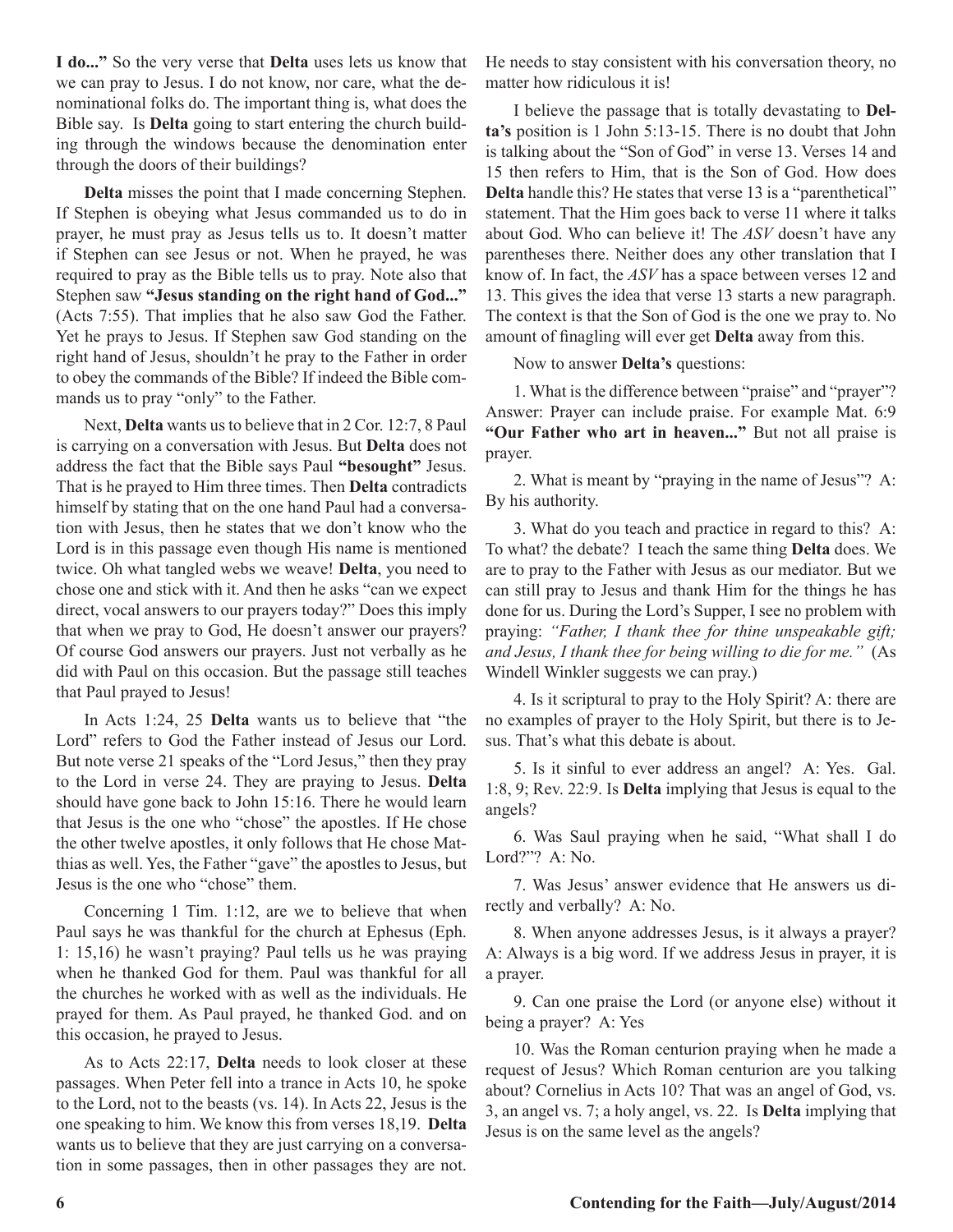#### **DELTA'S SECOND NEGATIVE**

**Beta** tells how I, **Delta**, believe in the Godhead three, and that it makes sense that we pray to Jesus. What about the Holy Spirit—should we pray to Him? Surely, Jesus can be worshiped, and He is when we praise Him in song. **Beta** next argues that though we are taught to pray to the Father, that doesn't mean "only" to Him, but where is the teaching that says we can pray also to the Son? Christ has **"one body,"** but does that mean it is not the "only" body, or church? No, **Beta**, I am not saying that Matthew 6 teaches us everything about prayer, but Luke's account does say, **"When ye pray, say, Our Father which art in heaven"** (Luke 11:2). Now to examine further the claims of **Beta**. I shall use bold Roman numerals to identify each topic or paragraph.

**I.** Now to John 14:13, 14. In vs. 12, Jesus speaks of "when I go to the Father," that corresponds with John 16:23, where He said **"in that day ye shall ask the Father,"**  and **"in that day ye shall ask in my name"** (vs. 26), and He (the Son) would **"not pray the Father"** for them, suggesting they would not be asking Him (the Son) anything, but go directly to the Father, and God (the Father) would give it to them. So, just how could the word "me" belong in the text? Strange that all the translating scholars of the *KJV*, *NKJ*, and *ASV* did not see that? **Beta** bases his argument on a margin note of the *ASV* which says that some manuscripts add "me." But, how could the disciples ask "him" anything, when He said, **"ye shall ask me nothing"** (16:23)? A problem for you, **Beta**, and we will not let you forget it, though I predict you will try. Strange indeed, that if we pray to the mediator through the mediator, we spin our wheels, especially when the mediator says we are not to ask Him anything directly after He goes to the Father. To suggest that one should or can scripturally pray to a mediator and through a mediator, is an absurdity, for a mediator is "one." In Galatians 3:20, Paul wrote, **"Now a mediator is not a mediator of one, but God is one."** Now, a mediator must work between two parties—in this case, God and man, **"For there is one God, and one mediator between God and man, the man Christ Jesus"** (1 Tim. 2:5). Likewise, it is a contradiction, because in another passage, Jesus said that after His ascension into heaven, disciples would ask Him absolutely **"nothing"** (John 16:23). Whom will you accept: Jesus or **Beta**?

**II.** In no "proof-texts" **Beta** uses of events after Pentecost that he calls "prayer" is there any reference to them "praying" or even "asking." The words are not used. But, it doesn't matter, for every one of his "proof-texts" involve events in a trance, a vision, or in revelations. These were miraculous events where the Lord communicated with men who were inspired of the Spirit, or were "in the Spirit." It is folly to argue that these cases show how we can follow their example and thus "pray to Jesus." If they open this door, they also open the door to the Lord speaking directly to saints and sinners today apart from the gospel message. Just

to call these occasions "prayer" doesn't make them prayer; just as men calling same sex-unions "marriage" does not make them marriages in the sight of God.

**III. Beta** admits that when Stephen prayed, **"he was required to pray as the Bible also tells us to pray,"** yet turns right around and said "he prays to Jesus," which Jesus never taught—but taught just the opposite. Regarding Paul in 2 Corinthians 11, **Beta** says I believe Paul was carrying on a conversation with Jesus. I said no such thing. **Beta** is the one who said it was "Jesus." Well, I do know this, that Paul himself said, that we are to give thanks to God **"always, for all things"** (Eph. 5:20), and **"in everything by prayer... let your requests be made known unto God"** and that the God of peace shall keep their minds through Christ Jesus (Phi. 4:6, 7). Does not "all things," and "everything" include such things as Paul besought the Lord to do, if 2 Corinthians 11 was a prayer? There is no proof that the **"Lord"** in 2 Cor. 11 was Jesus, but even if it was, that was a time of revelation and vision, where inspiration occurred. That is significant. It doesn't matter if Christ is mentioned in the overall context, for He is often mentioned with the Father, when God does all things through Christ. **Beta** says the word **"besought"**  suggests a petition to God. Indeed? When Paul **"besought"**  Timothy to abide at Ephesus (1 Tim. 1:3), was it a prayer?

**IV. Beta** argues that it was Christ who had "chosen" the apostles, so it must have been Him who did the choosing in Acts 1:24, 25. Ultimately, it was God who chose all the apostles, for Jesus Himself said that they were the men the Father gave Him (John 17:6), and **"those that thou gavest me"** (vs. 11). But, it was God who "chose" Saul, even if Christ appeared to Him (Acts 22:14). Ultimately, what Jesus did was the Father's will, and it just might be argued that since Saul was chosen by God after Jesus ascended into heaven, it was God who also chose Matthias, since it was after the ascension. It should be noted that the Lord may have been the Father, for the **"Lord"** in the very next prayer of the disciples (also to the **"Lord"**) was clearly to the Father (Acts 4:24, 26, 27, 29, 30). Dispute this **Beta**. If God was involved in the choosing, why could not this be a reference to Him?

**V. Beta** states that 1 Timothy 1:12 is a prayer to Jesus. However, he writes of the **"grace of our Lord"** in verse 14, along with faith and love **"in Christ Jesus."** So, the **"grace"**  was from the Lord, which was **"in Christ."** Apparently two members of the Godhead are mentioned here. Then, he concludes that **"honor and glory"** are to the **"wise God"** (vs. 17).

**VI**. **Beta** thinks 1 John 5:13-15 is devastating to **Delta**. It is devastating, not to **Delta**, but to **Beta**. John begins this context in vs. 11 by saying that it was God who has **"given... eternal life."** Then, he states that this life is in the Son, and rightfully the Son is referred to several times in verses 11- 13. But, the kicker is this: The one we "ask" is not the Son of God who is just referred to, but to the one who gives life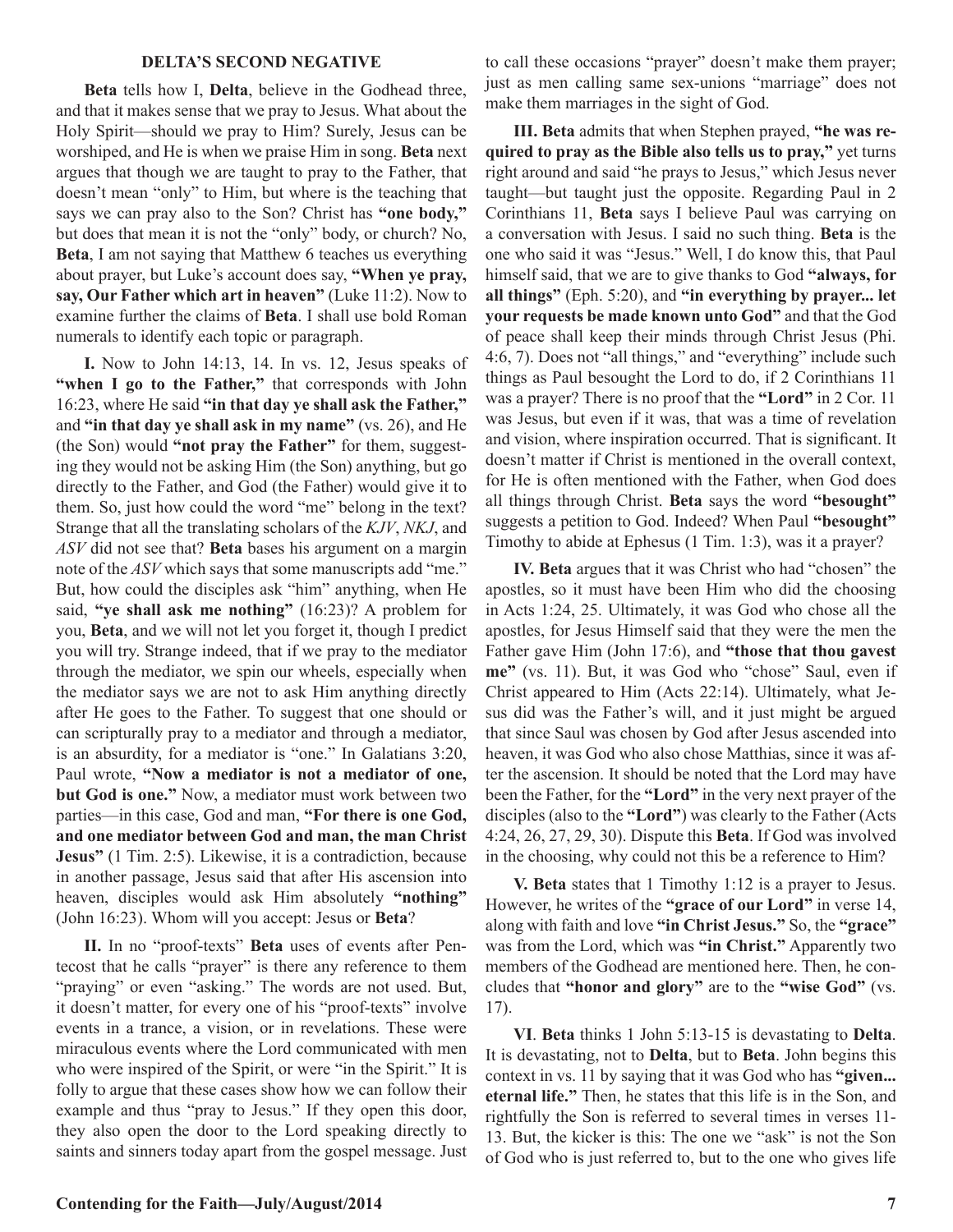**"in the Son."** We are to **"ask"** life (which God gives, vs. 11) when one repents, or does not **"sin unto death."** In 1 John 1:5-7, God through **"Jesus Christ his Son,"** is the one who **"is faithful and just to forgive us"** of our sins. Then, in 1 John 2:1, we see that Jesus is our Advocate in our petitions to the Father. So, God gives life to the faithful, and forgives those who sin not unto death.

**VII.** Now to the questions I asked **Beta**.

1. I asked for the difference between "praise and prayer." He answered that "not all praise is prayer." This means we can "praise" Jesus without "praying to Him. Right **Beta**? We are authorized to sing praises to the Lord, but not authorized to pray to Him. **Beta** admits there is a difference between the two actions.

2. I asked what it meant to "pray in the name of Jesus," and he answered that it means to pray "by His authority." Right, we are to pray what Christ authorized, and He only authorized prayer "to the Father," and that we are to ask Him (Jesus) nothing after He went back to the Father.

3. I asked what he (**Beta**) taught and practice regarding "this." He quibbled, as if he did not know what I was talking about. Well, I was talking about the question just before that, regarding "praying in the name of Jesus."

4. I asked him if it was scriptural to pray to the Holy Spirit. He said there is no example of it, but earlier he said it is absurd that we cannot pray to all the members of the Godhead. Now, he would have to say we can pray to the Holy Spirit.

5. I asked if is a sin to ever address an angel. He said "yes." Yet, John addressed an angel in the book of Revelation. Was it sinful? Certainly not! But, the fact that he did address an angel, did not mean he was praying to him. Just so, any words John uttered to the Lord in Revelation does not mean he was engaging in prayer.

6. I asked if Saul was praying when he said, **"What shall I do Lord?" Beta** said "No." Why not, **Beta**? He was speaking to Him, and that would be just as much a prayer as Stephen speaking to Him in Acts 7, or Paul speaking to the Lord (Father, or Jesus?) in 2 Corinthians 12. Consistency, where art thou?

7. I asked **Beta** if Jesus' answer to Saul was evidence of the Lord's answering "us" directly and verbally, and **Beta** said "No." Why not? It certainly could be if it was a prayer, but **Beta** said it was not a prayer. True, it was not a prayer, and neither was Stephen's words to Jesus a prayer.

8. I asked if anytime one addresses Jesus, is it always a prayer? He beat around the bush on that, saying when it is called a prayer, it is. Well, the so-called "prayers" he has used as "proof-texts" are not called prayers in the scriptures, but only by **Beta**. We should never call something a prayer unless scripture says it is.

9. I asked if one can praise the Lord or anyone without it being a prayer. He said "Yes." Good, anytime we praise Jesus for something, whether about Him, or in song, it may not be a prayer, and **Beta** agrees with that.

10. I asked **Beta** if the Roman centurion was praying when he made a request of Jesus. He asked "which Roman centurion?" **Beta**, I was talking about the only centurion that is said to have made a request of Jesus (Mat. 8:5-8). Of course, he was a "Roman" centurion, for that terminology belonged to him, or any other centurion. I do not know of any other centurion that made a request of Jesus. **Beta** began talking about Cornelius of Acts 10. Why didn't **Beta** even allude to the one that made a request of Jesus—was he afraid he might have to call it a prayer?

We await **Beta's** response.

## **BETA'S THIRD AFFIRMATIVE**

It is a pleasure to help **Delta** see the truth on what the Bible teaches on this all-important issue. Now concerning **Delta's** first paragraph. I am shocked that **Delta** got out of the fact that Jesus is God, that we can pray to the Holy Spirit! I never said that, and the fact is, I point out that there are no examples of anyone praying to the Holy Spirit in the Bible. But there are many examples of prayers offered to Jesus. **Delta** still has not answered properly what we find in Acts 1:24. The exact words found in verse 24 are: **"And they prayed... Lord..."** If this passage said, "and they prayed Holy Spirit," then I would say we could pray to Him. But it says they prayed to the Lord. How does **Delta** handle this? He wants us to believe that the Lord here is referring to the Father. First concerning this, the context bears out they are praying to Jesus. Note verse 21 tells us it is **"Lord Jesus."**  You cannot take a passage and say that it is talking about the Father when the context shows it is the Lord Jesus. Secondly, anytime a passage talks about God, it is correct to assume it is talking about the Father unless the context brings out that it is the Son. Anytime the context uses the word Lord, it is correct to assume that it is Jesus unless the context tells us differently. **Delta** says this is talking about the Father, because he wrongly assumes that prayer can be given only to the Father. His reasoning is similar to the denominational preacher who says the Bible teaches we are saved by faith only then interprets "baptism saves you" by saying no it doesn't.

I. Now to John 14:14. This passage says **"If you ask Me anything in My name, I will do it."** (*NASV*). (See the second point in **Beta's** second affirmative) concerning the *me*  in this passage, Wayne Jackson quotes Bruce Metzger who is one of the leading authorities on the NT Greek language. This is what Wayne writes:

Bruce Metzger has noted, "The word me is adequately supported." He cites some of the oldest and best manuscript witnesses, and adds that "me seems to be appropriate in view of its correlation with ego ["I"] later in the verse."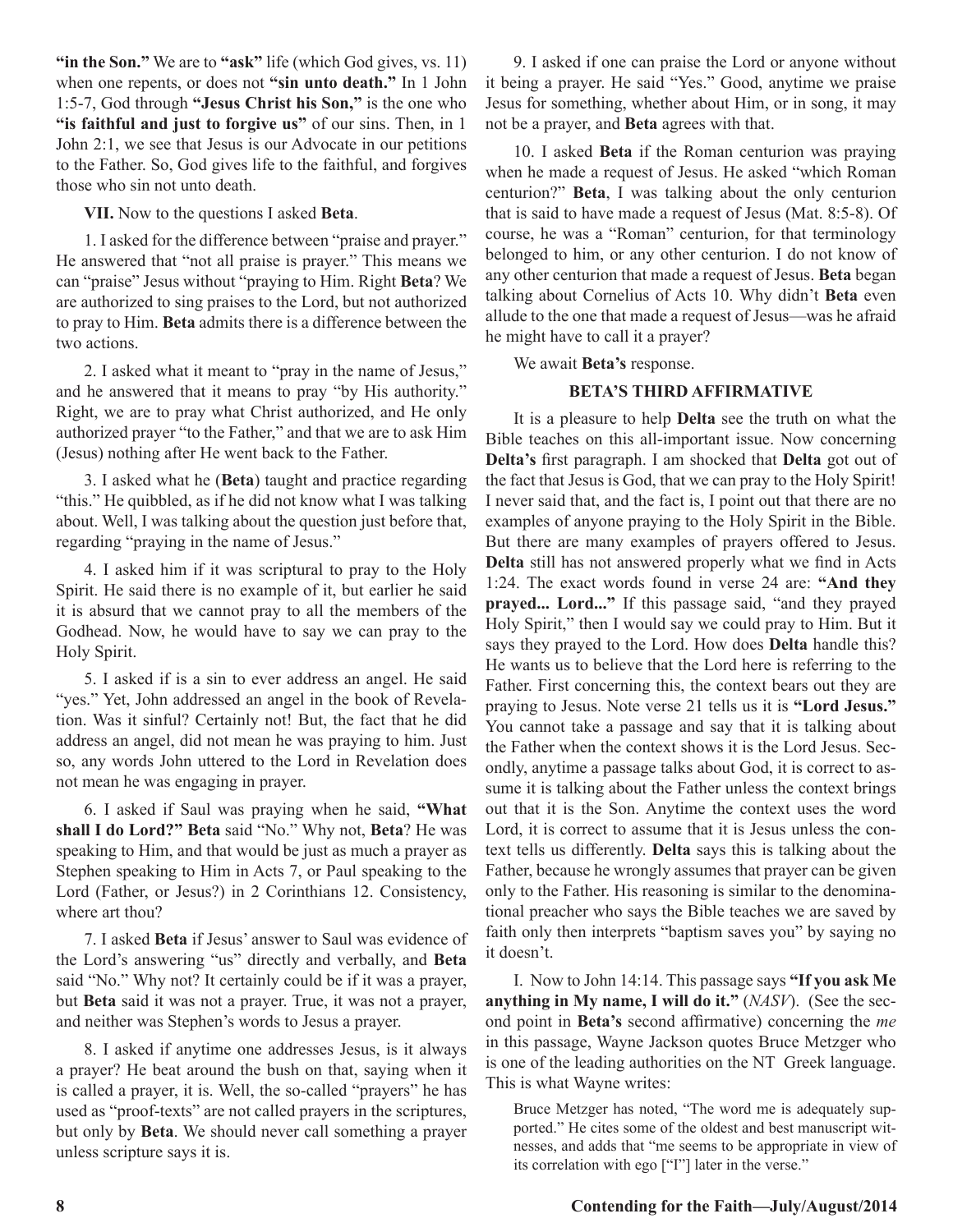Another Greek scholar, Hugo McCord, Th.D. translates this verse like this: "I will do anything you ask me in my name." All the evidence speaks for the fact that the newer translations are more accurate in this verse.

**Delta** needs to take John 14-16 in it's proper context. In 16:23 Jesus says **"And in that day ye shall ask me no question."** The reason for this is they will know the things Jesus is telling them. How? The Holy Spirit will reveal all things to them! Go back to 14:26 and find these words: **"But the Comforter, even the Holy Spirit, whom the Father will send in my name, he shall teach you all things, and bring to your remembrance all that I said unto you."** The "suggesting" that **Delta** gets from this passage is not correct. Jesus is telling them, you have many questions, but when you receive the Holy Spirit, those questions will be answered for you, so you have no need to ask me anything. He is not saying they cannot and will not pray to him!

Now I have shown data that substantiates the translation that I am using. **Delta** loves to add words such as pray only to the Father, you shall not ask Him anything directly, and the disciples would ask Him absolutely "nothing." But the fact is, there is not one shred of evidence to establish his "additional" words!

Next **Delta** wants to make you think that since Jesus is our mediator, we cannot talk to Him. But look a little closer at Galatians 3:20. In fact go one verse before this. God gave the law through His mediator, that is Moses. Now note how Moses mediated between God and man. God would speak to His people through Moses. But how did the children of Israel speak to God? Through their mediator Moses. Now in **Delta's** world, the children of Israel could not speak to Moses as their mediator, they had to speak "only" to God. But look back in Ex. 20:19. The Israelites said **"...Speak thou with us..."** They spoke to their mediator. No **Delta**, this is not "a problem for... **Beta**," this is a problem for you! Yes Jesus is our mediator between God and man. God has spoken to us through the words of Jesus, and we can speak to Jesus in order to get to God.

Point II has already been answered, so lets go on to point III. **Delta** still misses the whole argument about Acts 7. Stephen's words are the same as the prayer Jesus made on the cross. If **Delta** is right, Stephen should have said those words to the Father rather than Jesus. According to **Delta's** teaching, he could only pray to the Father. According to the Bible, Stephen prayed to Jesus.

And, as to 2 Corinthians 12 (not 11), **Delta** did say they were carrying on a conversation. Note his third paragraph in his first negative. He uses the word conversation in the 6th line concerning Acts 9:1-6 with the implication that this is one too. Then he calls it a "direct interchange between the Lord..." Where is **Delta** going with his "give thanks to God **'always, for all things'**" argument. Is he saying we can praise Jesus (1st question) but we can not thank him? We shall see.

Point IV, **Delta** doesn't address the fact that the Bible uses the word **"chose"** concerning both the 12 apostles and Matthias (John15:16; Acts 1:24). Jesus chose, on his own accord, the 12 apostles. The Father gave them to him.

In point V **Delta** wants us to believe that in 1 Timothy 1:12 Paul is talking about Jesus and the Father as well. Who can believe it! Read it again. 1 Timothy 1:12, **"I thank him that enabled me, even Christ Jesus our Lord, ..."** Is this really what **Delta** is trying to tell us! The Him is the Father, and then Christ Jesus is our Lord? Who can believe it!

Point VI, one more time let me point out that the Him in 1 John 5:14 goes back to the Son of God in verse 13. **Delta**  doesn't like that because it specifically tells us we can pray to Jesus. He has tried every way in the world to get around this, but the more he tries to say it is talking about God in verses 11 and 16, the more foolish it sounds. Note these verses: **"...unto you that believe on the name of the Son of God. And this is the boldness which we have toward**  him..." Who can read that and believe the "Him" is talking about any one but Jesus?

Now to the questions.

1. **Delta** is getting closer to saying we can pray to Jesus. We praise Jesus in prayer as well. (See questions below).

2. We have the authority of Jesus by His words in 1 John 5 and apostolic example in the other passages we looked at.

3. I teach we pray to the Father through Jesus. That's the only way we can approach the throne of God. We can pray to Jesus because of the things we are looking at in this debate.

5. **Beta** believes he made a point by using "address" instead of prayer. Doesn't make a difference. John never prayed to an angel. The passages quoted still show that we are not to worship the angels. We do worship Jesus, and we do pray to Jesus.

6. In Acts 9, there is no doubt that Paul and Jesus are speaking with one another. The words of Paul are recorded, and the words of Jesus are recorded. Where are the words of Jesus in Acts 7 when Stephen supposedly is talking to Jesus? **Delta** still can't make up his mind if 2 Corinthians 12 is a conversation, or if the Lord is the Father rather than Jesus. But the Bible should make up his mind for him. Jesus is our Lord.

7. **Delta** still doesn't seem to know the difference between the days of the miraculous and the days we live in. The Father and the Son speaks to us through the word of God, and we speak to them through prayer.

8. Does **Delta** not know the difference between when he is praying to Jesus and when he is not? Is **Delta** saying it is alright to "speak" to Jesus, but not to pray to Him

9. See below.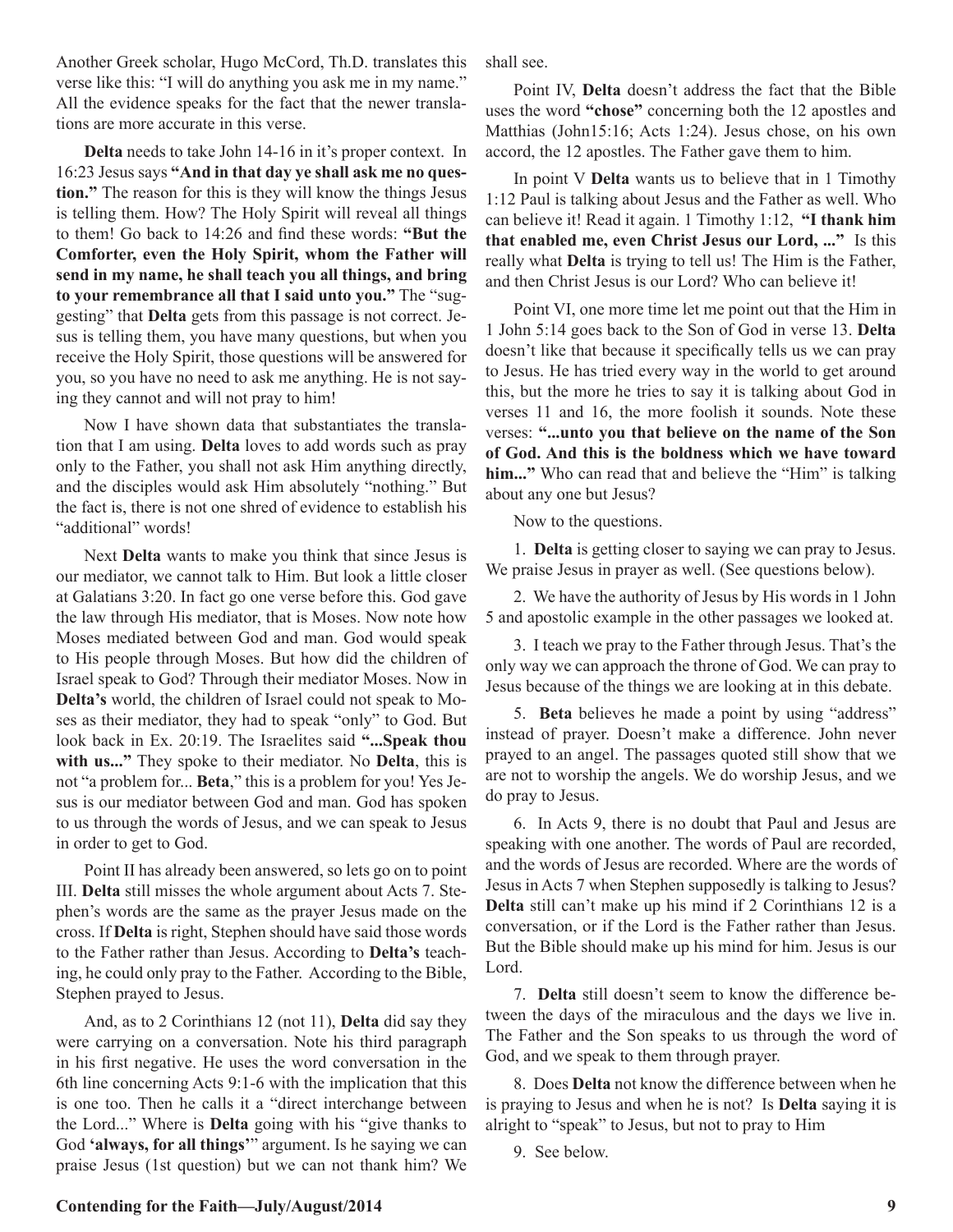10. Now that I know **Delta** is talking about Matthew 8:5-8, let me answer his question with a question. If I were sick and I went to Jesus "beseeching him" to help me, am I praying to Jesus by doing that?

### Questions for **Delta**:

1. Do you sing the following songs? Is it alright to speak the words to these songs as well as sing them? *I am thine O' Lord; Savior Breath an Evening Blessing; Be With Me Lord.*

2. Is it alright to praise Jesus? Is it alright to beseech Jesus? Is it alright to give thanks to Jesus?

## **DELTA'S THIRD NEGATIVE**

We are nearing the end of our exchange, and we will follow with a shorter "Summation," with **Beta** going first, and myself being last. Now I shall answer **Beta's** third affirmative. He begins by saying he is "shocked" that I would argue that since I agree that Jesus is God, that it meant we can pray to the Holy Spirit. **Beta** is good at twisting words around. It is **Beta** who is in trouble here. He argued that since Jesus is deity (along with the Father), that it is absurd to say we should not pray to Him as well as the Father. All I did was ask **Beta** if we can pray to the Holy Spirit, since He is also "deity." I do not believe it follows that just because one is deity, that it automatically means we should "pray" to that One. **Beta** has either misread what I said, or is desperate to score a point. But, he struck out.

**Beta** said we have no example of one praying to the Holy Spirit. My response is, "Neither do we have any examples of one praying to Jesus," no matter what **Beta** and a few select brethren have written, who are "brainwashed" by the practices of denominationalism. The so-called examples are not prayers at all, but would better be described as parts of visions, revelations and inspiration, where deity dealt with special persons in the age of miracles, where God's will was being placed into the hands of inspired writers in special situations, in special communication. The three members of the Godhead have separate roles, and we should not confuse them. It is God who gives life, and the Spirit who inspires scripture, and Jesus who was sacrificed for us, and has become our one mediator in our approach to the Father.

**Beta** chides me for thinking "Lord" in Acts 1:24 is the Father, instead of Jesus. He says this, since he said Jesus **"chose"** the apostles, so He has to be the "Lord" in this passage. He admits that it was God who gave Jesus the apostles, but Jesus **"chose"** them. Would not this mean the Father had something to do with the "choosing"? The very next time a "prayer" is directed to the Lord, as in Acts 4—just 3 chapters later, it is to the "Lord," who just happens to be to "God" (vs. 24), **"the Lord and...his Christ"** (vs. 26), who was the Father of one **"holy child Jesus"** (vs. 30). So, the **"Lord"** in Acts 1 is very likely to be the same Lord—God the Father.

In Acts 1:20 is a quote from Psa. 69:25 and 109:8, where references are made to God, the Lord, or Lord God. David was addressing God in those quotes, and Peter quotes the passages, and then addresses the Lord in his application. It would be very wrong to take a passage addressing God in one instance, and when the same passage is used again, to apply it to someone else—Jesus. This **"Lord"** is the one who sees and knows the hearts of all men, and the passage references 1 Samuel 16:7 (cf Heb. 4:12,13). He is the one who **"swore"** regarding the promises of the covenant, and declared to be God in Hebrews 6:17.

**Beta** then quotes me a couple of brotherhood "scholars" to "prove" that the word me belongs in John 14:14, where it makes Jesus use "me" in reference to future prayers. Wasn't one of these brethren the one who denies that Jesus is the only begotten Son of God? **Beta** cannot find a standard translation that puts "me" into the passage, but finds one that has a marginal note reading "Many ancient authorities add *me*" (*ASV*). Again it is absurd and contradictory to put "me" into the passage. Obscure or difficult passages should be examined in light of other plain passages on the same subject. It is absurd for Jesus to have said, **"Ask me in my name,"** for the very idea of "name" is authority for obtaining something from another in "the name" or by the permission of another. Also, it is very contradictory, for in another passage Jesus plainly declared that **"in that day"** (after He goes back to the Father), they were to **"ask me nothing"** and were to **"ask the Father"** (John 16:23). Readers may note that **Beta**  no longer chided me for saying Jesus "did not say ONLY", to suggest that that meant we can pray to Him (Jesus) as well as the Father. I wonder if **Beta** recognized that such was bad reasoning—the kind that denominations use to justify the use of instrumental music because God did not say "only" singing, we can add instruments to what He authorized.

**Beta** thinks he has something on the "mediator" argument. He does indeed—he has a problem. He reasons that since I mentioned that Moses was a mediator and the people could speak directly to him, that this means since Jesus is our mediator, we can speak directly to Him. Note several differences, however. (1) Moses was still on earth as a mediator, while Jesus had to go to heaven to be ours. (2) The people couldn't speak directly to God in that age, so Moses had to speak to God for them, but now we can speak directly to God, for Jesus authorizes it. (3) Moses never authorized them to speak directly to God in his (Moses') name. (4) Moses never authorized anyone to speak to God "in his name," but Jesus does. (5) Moses never told that after he died, they should begin speaking to the Father by his (Moses') authority. (6) Moses never functioned as a mediator **"at the right hand of God,"** as Jesus is today. (7) Israel never asked God "anything" in Moses' name, for he was still with them, and neither did the disciples ever ask God anything **"in the name of Jesus"** while they were with Him on earth—while in His presence. So, Israel never asked God for anything before, during or after Moses ministry—as long as he was alive. So, **Beta's** parallel breaks down.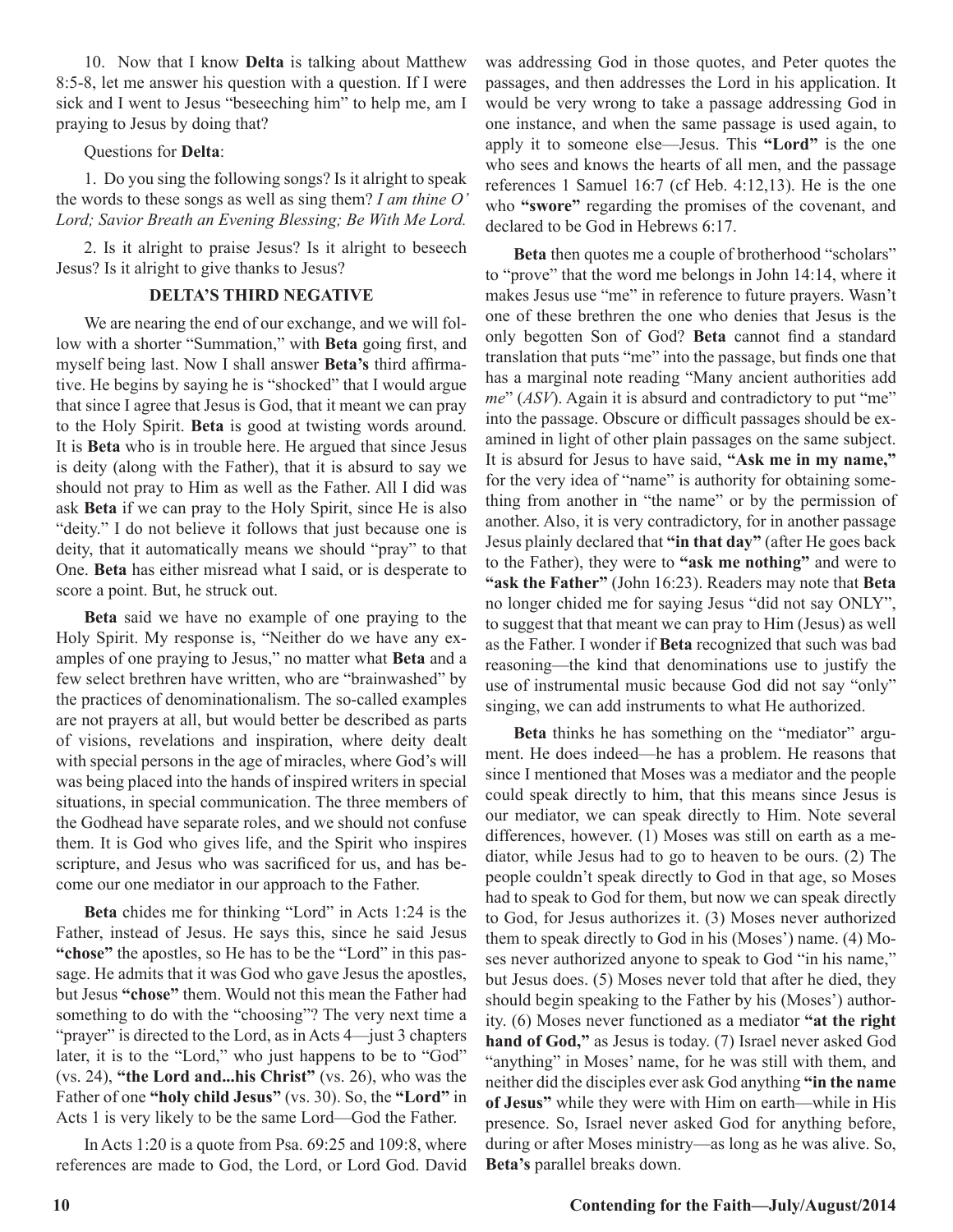Strangely, **Beta** says "we can speak to Jesus to get to God." If it is only a "can" do it, and is not necessary, then why do it at all? Even the moderator of the Freed-Hardeman lectures suggested that if we don't agree that Acts 7 is a prayer, the best thing to do is just go on praying to the Father in the name of Jesus. In fact, Jesus once stated that if disciples **"ask in His name,"** He, Jesus, would not petition the Father for anything (John 16:26). The only safe and right course is to address our prayers to the Father, "in all things," **"in the name of Jesus Christ."** This course is always right.

**Beta** "nibbled" again about Acts 7, but made no additional point. He did the same with 2 Corinthians 12 on Paul's beseeching the **"Lord"** (who is the author of **"grace"**), but says nothing new. He alluded to what I said about Acts 9. He cannot answer my point there, as it is a case of one conversing with Jesus, but **Beta** says it was not a prayer. Hmmmm. Regarding 1 Timothy 1:12, **Beta** still claims it was a prayer to Jesus. All Paul was doing was giving credit to Christ for putting him into the ministry, but no prayer is recorded. When I say that I "thank God" for my wife, that does not mean I am praying at that instant.

Again **Beta** goes to 1 John 5:14, claiming that since Jesus is "mentioned" in the text, that it means we are to "pray" to Him. The subject is "eternal life," which God gives (vs. 11), and that this life is **"in His Son,"** and those **"in the Son"** are the ones who have this life, but when we "pray" in behalf of sinners, the one who gives eternal life (God) will again **"give life"** if they **"sin not unto death"** (vss.11, 12, 13, 15, 16). Clearly, the asking is to the Father, for if we **"ask the Father"** for anything, it is to be to Him **"in the name of the Son"** (John 16:23, 26). Jesus once stated that if a disciple asks anything **"in his name,"** that He (Jesus) would not petition the Father for him. Read it **Beta**: **"At that day, ye shall ask in my name, and I say not unto you, that I**  will pray the Father for you." So, it will not do any good to ask Jesus to petition God, for Jesus will not do it. His role as mediator is to make it possible for us to pray through Him, but the prayers to the Father do not get stopped with him, and forwarded on to the Father in due time. We have a direct line to the Father.

**Beta** rebukes me for adding the word "nothing" to the text of John 16:23,24. He wants to use obscure "authorities" to justify putting "me" into one passage, but then turns right around and chides me for relying on the margin of the *ASV* instead of the text itself, even though it is there in the *KJV*  and *NKJV*. One time in the *ASV* it says "no question," but the margin says, "Or, ask me nothing." I am guessing that **Beta**  is saying that we can pray to Jesus, but not ask any questions. Who can believe it!!

**Beta** ought to be a Jew, for he really likes the "Passover," as he passed over some of my arguments. He passed over the plain statements of Jesus in John 14 and 16, but chose to quibble about the words **"me"** and **"nothing,"** to muddy up the water. Now to his response to my question.

1. He says I must be getting close to the idea of praying to Jesus, because I say we can "praise" Him. Yet, in his first answer to the question as to the difference between praise and prayer, he stated, "But not all praise is prayer." Right so I can praise Jesus by speaking highly of Him, or in songs, but I am not to pray to Jesus.

2. He said nothing new in his answer to this question.

3. Here he stated that he taught, "we are to pray to the Father through Jesus. That's the only way we can approach the throne of God." Sounds like we have him converted. But, then he went on to say that we can still pray to Jesus. But, isn't that another way to approach God? In one breath he says there is only one way to approach the Father, and in the next breath shows us another way. Hmmmmm.

4. Apparently he agrees that one (like John) could "address" or speak to an angel, and it would not be praying to him. This is also true in addressing Jesus, as Stephen did. (This is shown in his presentation as number 5, but I have listed here as number 4. He made his remarks elsewhere about praying to the Holy Spirit.)

5. He admits, in his point number 6, that Saul was "speaking with" Jesus, but it was not a prayer in this case, but he says it was a prayer in Acts 7 with Stephen. Just a little bit inconsistent, isn't it **Beta**?

6. In number 7, he says **Delta** doesn't know the difference between events during the "miraculous" days and our time. Yes **Beta**, I do know the difference. That is the very reason I have emphasized that there is a difference between the communication between individuals when inspiration and visions occurred, than they are today.

7. **Beta** asks if I know the difference between when one

# **FREE CD AVAILABLE**

*Contending for the Faith* is making available a CD-ROM free of charge. *Why is this CD important? ANSWER*: It contains an abundance of evidentiary information pertaining to Dave Miller's doctrine and practice concerning the re-evaluation/reaffirmation of elders, MDR, and other relevant and important materials and documents directly or indirectly relating to the Brown Trail Church of Christ, Apologetics Press, Gospel Broadcasting Network, MSOP, and more.

To receive your free CD or make a financial contribution toward this important CD's distribution you can reach us at **Contending for the Faith, P. O. Box 2357, Spring, TX 77383-2357**, or request the CD by emailing us at dpbcftf $(a)$ gmail.com.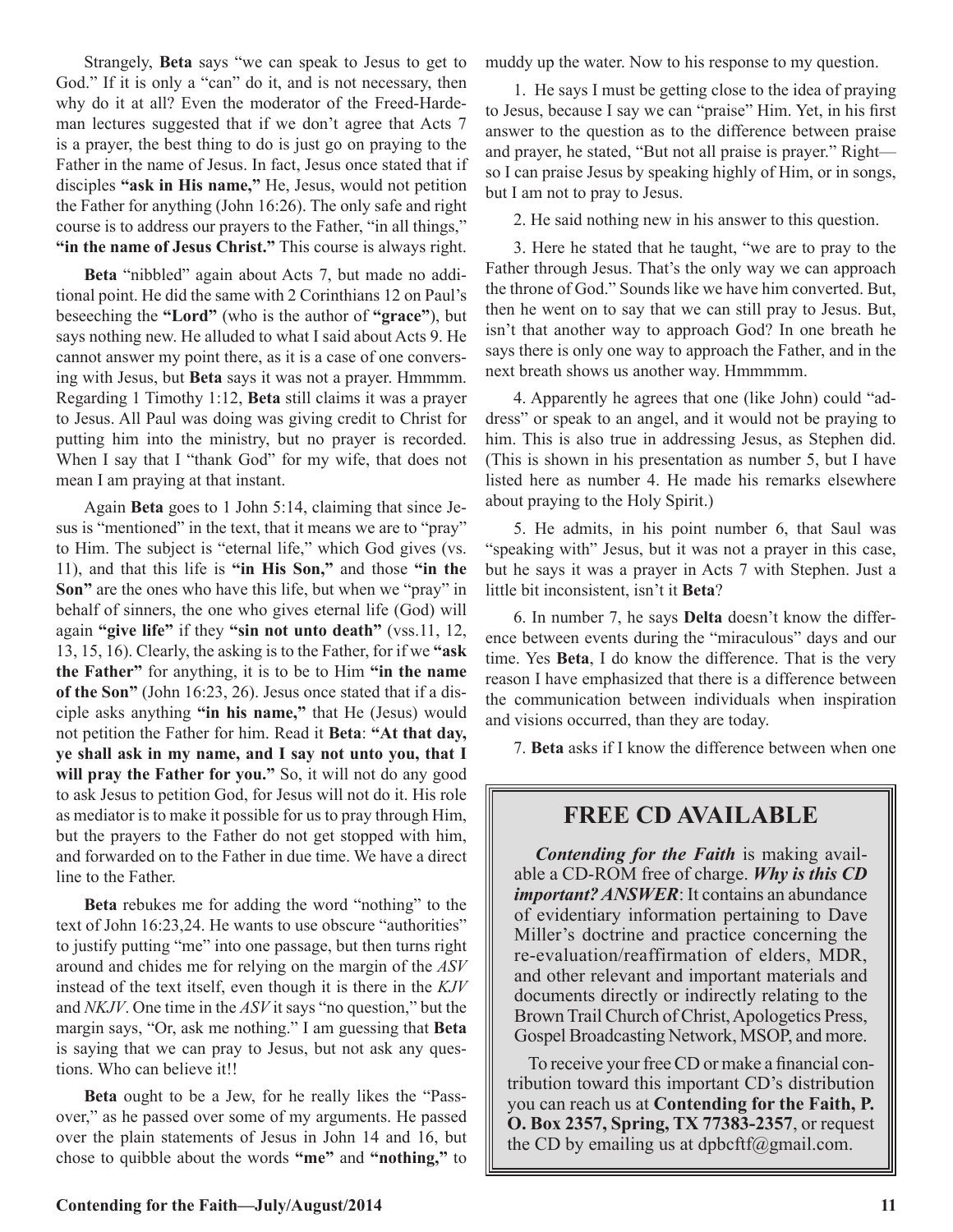is praying to Jesus, and when he is not. Yes **Beta**, I know the difference. Just as you admit Saul was only speaking to Jesus in Acts 9, but was not praying. I want you to see the difference.

8. Nothing new of significance on my question number 9, but in his first response to this question, he said "yes" (that there is a difference between "praise" and "prayer." So, one can "praise" the Lord in song without them being "prayers."

9. This dealt with the centurion of my question number 10. The implication that the centurion was "not" praying, just because he was "beseeching" Him. Glad to have that admission.

Then **Beta** asked me a couple of questions. First, "yes" I believe it is proper and right to praise Jesus in the songs he named. Second, it is all right to praise Jesus, so any words of praise or thanksgiving in the song would be appropriate.

Well, we are coming closer to ending this discussion. One more affirmative and negative each, then to the Summations. I sense that **Beta** is weakening, and getting nearer to admitting the truth. I believe in time that **Beta** will come around, even if he does not acknowledge such at the end of this debate. Let's all keep an open mind to truth.

**DELTA**

#### **BETA'S FOURTH AFFIRMATIVE**

It is a pleasure to have been able to present the truth during this debate. This is the last Affirmative argument I will be making. After this, we will both give a summation. In this summation, neither I nor **Delta** will be able to add any new arguments. I do not have the space or time to address all of his arguments again. In this final Affirmative I am now giving, I will concentrate on the main arguments that **Delta** has given. I believe **Delta's** main problem is his misunderstanding of John 16:23. Jesus tells them "**ye shall ask me no question."** He does this because the Holy Spirit will give them this information. They do not need to ask Him anything. Yes he tells us to pray to the Father, but not pray "ONLY" to the Father.

I did not give up on the argument of "ONLY" as **Delta**  suggests. And I did not chide him for putting "nothing" in the text. I chided him for putting the words "only, directly, and absolutely" in the text. **Delta** missed this argument just as he did all the others. To be clear, I am not the one that added the word "Me" to John 14:14. God did this! I showed him the evidence that puts "Me" in the text. How does **Delta** answer this? He defames the character of Hugo McCord. Shame on you! Any good debater knows when a person resorts to the tactic of defaming the character of others rather than answering the issue, it's the same as admitting defeat. The answer he gives is that no "standard" translation includes the word "Me" in the text. Does he not know what the "S" stands for in *NASV*, *RSV* or *ESV*? **Delta** even tried to use the *RSV* and *NASV* in his first Affirmative. Look back at his answer to the

7th "proof-text" to see this is so. Then **Delta** tells us it is absurd for Jesus to say we can ask Him anything by His authority. Really? His is the authority we need to be using. Now note the *ASV* translation of this passage: **"If ye shall ask anything in my name, that will I do."** Even if **Delta** were to prove the "Me" does not belong in this text, which he hasn't done, the implication is there. Jesus says **"that will I do."** The "I" implies the "Me." **Delta** is silent on this point.

**Delta** also accuses me of doing the same thing that our denominational friends have done with Instrumental Music. But the parallel is not the same. We have stated over and over again for them to show just one passage that allows us to use instrumental music. If they could do this, then they would be correct in the use of instrumental music. But they are not able to give one example from the New Testament where instrumental music is used. If John 16:23, 24 was the only thing we had on this, then I would agree with **Delta**. **Delta** has claimed that "Neither do we have any examples of one praying to Jesus." But I have shown many passages where prayer is offered to Jesus.

We do not have space to look at all of these passages again, so I will concentrate on one passage. It is a passage that tells us specifically that the Apostles prayed to the Lord. **Delta** opines "we do not have any examples of one praying to Jesus." My answer to that is an emphatic, YES WE DO! **Delta** is so blinded by his belief that we can pray "Only" to the Father that he doesn't see it. Let me now address the two arguments that **Delta** gives concerning this. We do not have time to look at all the passages. So let's look at only two of them. First, he says the "Lord" is the Father. Note Acts 1:24 **"...they prayed...Lord..."** Vs. 21 shows the context is the Lord Jesus. **Delta's** answer to this is Acts 4 uses the word Lord and it is talking about the Father. I don't doubt that, because the context shows it to be the Father, just like the context of Acts 1 is talking about Jesus. In addition to this, **Delta** still doesn't know the difference between "chose" and "give." Let me give him an example. I "chose my wife, but it was her father that "gave" her to me. The Bible tells us that Jesus "chose" the apostles, (John 15:15). Acts 1:24 points out the Lord chose Matthias. Therefore, the Lord is Jesus.

I have mentioned several times that we need to look at the context to show who the "Lord" is talking about. Brother Guy N. Woods use to say "a text taken out of context becomes a pretext." This is what **Delta** is guilty of. In Acts 2:1, we have an example of this principle. This verse, and the following verses, show us that the Holy Spirit fell on only the 12 apostles. It did not fall on the 120 (Acts 1:15), nor did it fall on the 500 men that saw Jesus all at once (1 Cor. 15:6). It certainly did not fall on everyone present on that day. The Holy Spirt fell only on the 12 Apostles. How do we know this? The **"they"** of 2:1 goes back to 1:26 where the 12 Apostles are mentioned. In the same way, we know that the **"Lord"** of 1:24 goes back to **"Lord Jesus"** of verse 21.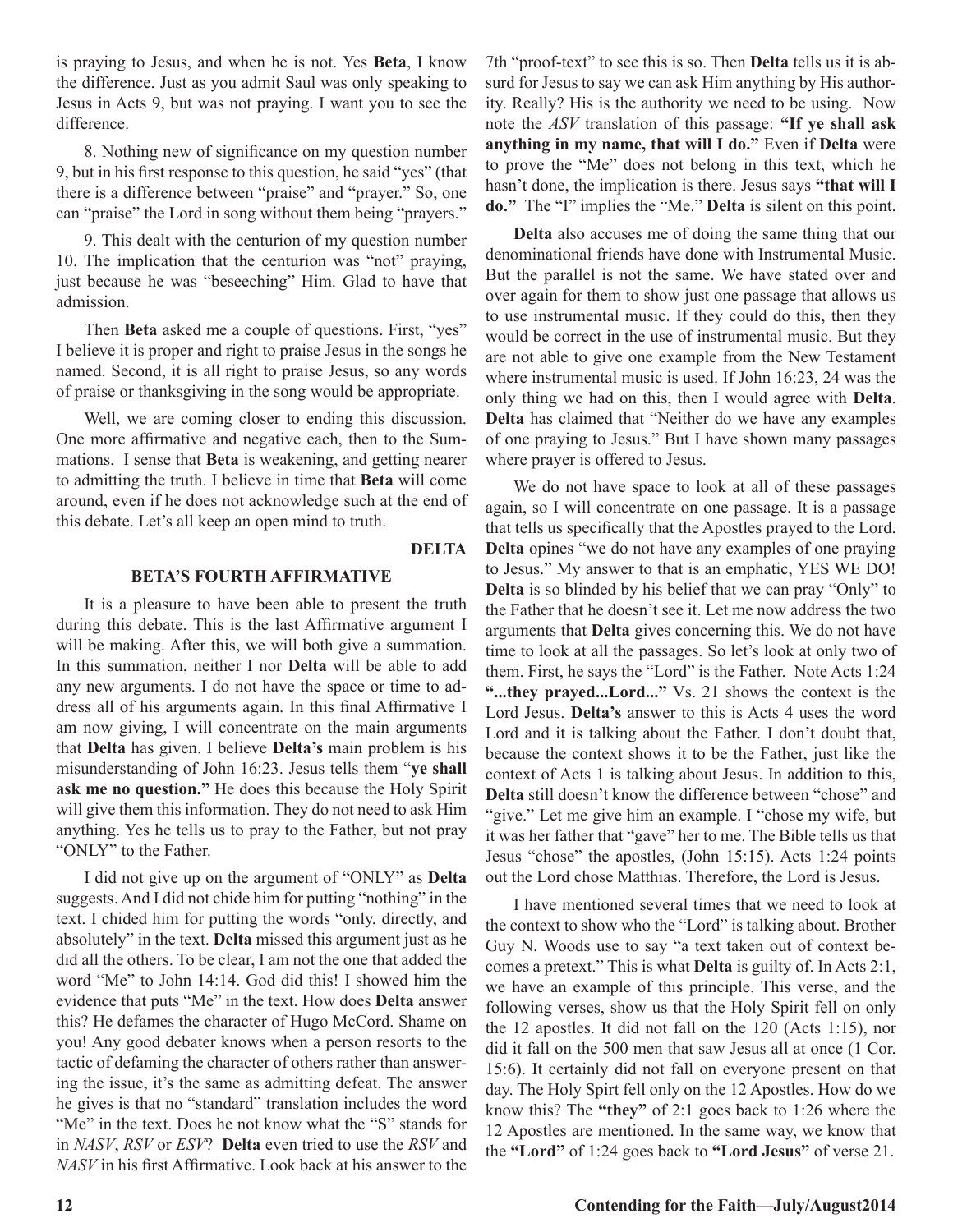**Delta** also wants us to believe that since God (the Father) is in Psalms 69 and Psalms 109, this shows the **"Lord"** in Acts 1:24 is talking about the Father. Both of these Psalms are messianic passages. They have predictions about Jesus, and also predictions concerning the need to fill the void that was left by the death of Judas. There is no doubt that **Delta**  is correct about these passages having been written by God. What **Delta** needs to realize is that the predictive prophesy only tells us What is going to happen in the future. It is not telling us Who is going to fulfil it. God tells us Judas' place needs to be filled. He is not telling us the fact that the apostles and Jesus are the ones Who will fill this office. It took the apostles to ask the **"Lord"** to choose who would take the place of Judas. Both the apostles and Jesus fulfilled God's prophesy.

The second argument that **Delta** gives is that, rather than praying to Jesus, those in the first century just carried on a conversation with Jesus. Stephen only had a talk with Jesus just like Saul did in Acts 9. But in Acts 9, you can see an actual conversation where Jesus and Saul are talking to each other. Where is the conversation in Acts 7? You do not find Jesus conversing with Stephen. And **Delta** still has not answered the fact that Stephen not only saw Jesus, but he saw God as well. Yet he prays to Jesus, not God. **Delta** does not want to see this as a prayer, even though everyone recognizes the same words of our Savior on the cross was a prayer.

**Delta** spent a long paragraph about the word "mediator." His whole argument is to prove that Moses is not Jesus. Doesn't **Delta** know that no one is equal to Jesus. I never taught they were the same in every way. The things of the OT are a shadow of the things to come. That is a shadow of Jesus. That doesn't mean they are exactly alike. In fact, **Delta** again misses the whole argument. **Delta** tells us that since Jesus is a mediator between God and man, we cannot speak to Jesus directly. Moses is an example to show that we can speak to our mediator.

Another passage that **Delta** abuses is 1 John 5:13,14. **Delta** cannot accept this passage talking about praying to Jesus, even though that is what it tells us, because of his misconception that we are to pray "Only" to the Father. There is no parenthetical statement in these verses as **Delta** has stated. And all of his arguments fit neatly into his misconception. But let me put it in print one more time so you can see the weight of my argument. John writes **"...even unto you that believe on the name of the Son of God. And this is the boldness which we have toward him, that, if we ask anything according to his will..."** The word **"And"** connects verse 13 to 14. And the word **"Him"** connects prayer to Jesus, not the Father.

**Delta** doesn't seem to understand that the songs he sings are prayers, not just songs of praise. With the song "I am Thine O' Lord," the third verse says "When I kneel in prayer, and with Thee, my God, I commune as friend with friend!"

**Delta** admits that he sings this song. So by default he admits that we can pray to Jesus. At the very least he admits that we can pray to Jesus in song. Then there is the song "Savior breath an Evening Blessing." Read the words to this song. It is a prayer to Jesus. It even ends with the word "amen." I half expected **Delta** to say that "Be With Me Lord" was talking to the Father as our Lord. But **Delta** did not even try to do this. Simply amazing! Oh consistency, thou art a jewel.

Sadly, **Delta** is the one that observed the Passover. He ignored many of my arguments as I have already pointed out. Maybe if I number them like **Delta** numbered the questions to me, he will give them the attention they deserve.

1. Is it alright to praise Jesus? (Is it scriptural to say to myself during the Lords' supper, "I praise Jesus for being my Savior and for being willing to die in my place?")

2. Is it alright to beseech Jesus? (If I am sick, and I went to Jesus "beseeching him" to help me, am I praying to Jesus by doing that?)

3. Is it alright to give thanks to Jesus. (Can I tell Jesus "Thank you for giving your life on the cross" during the Lord's Supper?)

**Delta** has made it a point to distinguish between "beseeching" and "praying." I am really anxious to see his answer to the second question.

I agree with **Delta** on the fact that we need to keep an open mind. **Delta**, I plead with you to step back from your view and give these arguments the weight they deserve. The reason I got into this debate was to show both sides to this issue. At the time, I could have argued either way. In fact, I once believed and taught as **Delta** does. I am not following after the men that I have quoted in this debate. I admire them even as I admire **Delta**. But now that I see how weak **Delta's**  arguments are next to the truth, I have come to the conclusion that the Bible does indeed teach we can pray to Jesus. One of the things **Delta** has taught me through the years is to think for myself. I just hope that **Delta** is willing to set aside his preconceived ideas, and comes to the same conclusion.

#### **DELTA'S FOURTH NEGATIVE**

**Beta** begins by saying that **Delta** has a "misunderstanding" about Jesus saying the disciples would ask Him "no questions" because the Spirit would give them the answer. My response is that whatever Jesus had in mind would apply to anything other than "questions" as well, for the Spirit might "give them the information" needed. Why not just go to the Spirit Himself, **Beta**, according to your logic? We are not talking about just "questions," but anything in prayer.

**Beta** brings up his "ONLY" argument, and stated, "I did not chide him for putting 'nothing' in the text. I chided him for putting the words 'only, directly, and absolutely' in the text" (4th Aff., par. 2). Let's get the record straight. In his 2nd Aff., par. 3, **Beta** stated, "first of all, Jesus does not say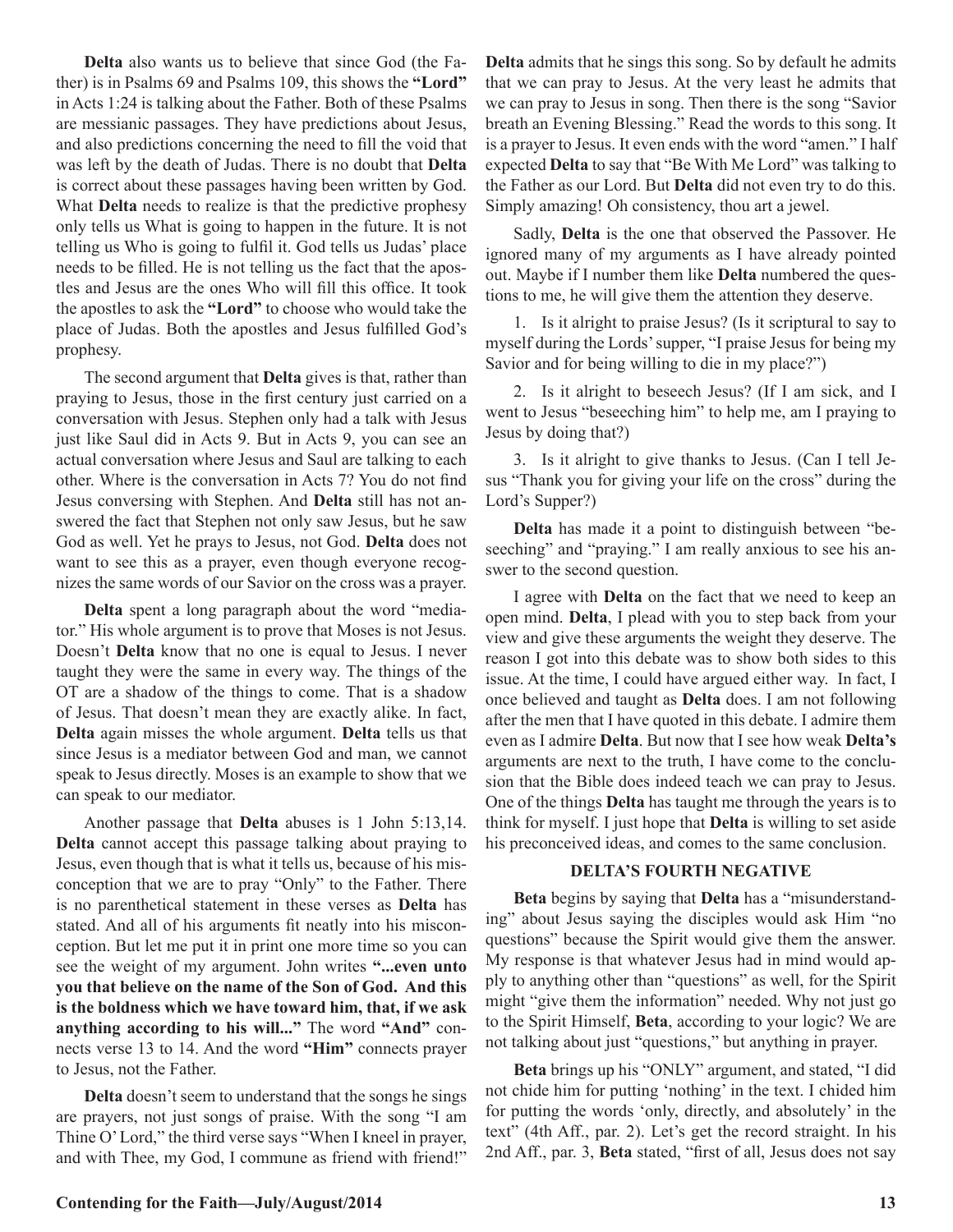in this passage, that we are to pray 'ONLY' to the Father." I had never brought up the use of the word "only" prior to this statement by **Beta**. Then **Beta** rebuked me for saying that I added the words "only", "directly" and "absolutely" to the text (3rd Aff., par. 4). I never used the words as part of any text, but used them in describing the teaching of Jesus under consideration. When Jesus specified something, He did not need to use such words, but they are implied, and that is what I was bringing out in my comments. Then, I went back to **Beta** and reminded him, that HE was the one who used "only" (saying Jesus did not say pray only to the Father, and that we could pray "also" to Him, the Son), and I compared his argument to that of denominationalists who want to argue Jesus did not say "only singing", therefore we can add the instruments (2nd Neg. par. 1; 3rd Neg. par. 4). **Beta** is trying to create a diversionary tactic here. He seems to be desperate to score points by placing the use of "only" upon my shoulders. Surely, I did use the word "absolutely" and "directly," but I did not make it a part of the text itself as **Beta** implies, but used them in the application of Jesus' teaching.

**Beta** loves to dwell on Acts 1:24, 25, as an example of prayer "to Jesus." We can observe here that Peter is quoting the **"Holy Ghost by the mouth of David"** (vs. 16), and then describes what "God" said, in that text about **"the Lord Jesus"** (vs. 21). Then, after Peter's remarks, the disciples reacted, by **"praying"** (vs. 24). **Beta** thinks because Jesus is mentioned in the text that the "prayer" was to Jesus. Why not conclude that the prayer might be to the Holy Ghost, or to David? Why not to God the Father since what was said by the Holy Ghost through David was what the Father had said in the Psalms?

The passage in vs. 20 is from Psalms 69 and 109, where David was addressing GOD, or the LORD GOD. A good example of this is in Psalms 89 where David uses the word **"Lord"** nine times, the word **"God"** two times, and **"Lord God"** one time. He is the One who **"swore"** regarding the promises of the covenant, which was Jehovah God, and not the Son of God (cf. Psa. 89:35, 36; Heb. 6:17). Once David said, **"Thou art my father, my God"** (vs. 26). Now to Psalms 69, David uses the word **"God"** nine times, the word **"Lord"** three times, and **"Lord God"** one time. So, David is addressing God, the Lord, or the Lord God in this Psalm. The disciples in Acts 1 were prompted to pray because of what God had said in the Psalms. True, they were looking for a replacement for Judas (who had companied with them at "the time" Jesus was on earth), but they were acting upon what God had said. Then it was, that they "prayed" to the "Lord." Why would they pray to Jesus, when Jesus Himself had said that **"in that day"** (when He would be gone) that they should pray **"to the Father"** in His (Jesus') name (John 16:23-26). Anyhow, the very next time that a prayer is uttered, it was to God, the Father (Acts 4:24-30). They even addressed Him as **"Lord,"** but said He was God, and separate from Christ, who was His **"holy child."** Consistency would tell us that the first prayer was also to God the Father.

The second part of Peter's quotation is from Psa. 109:8, which was also to **"God the Lord."** So, there are two passages where God was speaking, and as they begin their speaking, it is only natural that it would be back to the One whose words were spoken.

**Beta** rebukes me for "defaming" the character of one of his "authorities" in an effort to prove that "me" should be in a passage that does not have it in standard translations of John 14:14, such as the *KJV*, *NKJV*, or *ASV*. I am not attacking the character of any of **Beta's** authorities, but mentioned that one of them was very shaky on his belief that Jesus was not the only begotten Son of God. I mentioned the problem of **Beta** basing his belief of "praying to Jesus" being authorized by the vague possibility of "me" being genuine, merely because some ancient authorities thought it should be there, when all the scholars who translated the *KJV*, *ASV*, and *NKJV* rejected it. It clearly seems inconsistent with what Jesus plainly says elsewhere that we are not to pray to Him, and then turn right around and say "but when you do pray to me, I will answer", and it is absurd to go to Jesus in prayer and say that we are going to Him "in the name of Jesus". Surely, **Beta** knows the absurdity of the so-called "Sinner's prayer," which starts out "Lord Jesus," and then closes "in the name of Jesus." That would be like going to a representative of a business because he said we should go to the owner "in his name" (or because he, the representative authorized it, as a spokesman for the owner), and then, turn right around and ask the representative something, that he said we should speak to the owner about, for he is only the representative, and not the owner. Jesus even said that disciples should go to the Father, for He [the Son would not be speaking to the Father for them] (John 16:26). Any response, **Beta**?

**Beta** again dwelt on 1 John 5:13, 14. saying that I do not accept this as a prayer to Jesus. True, John talks about **"asking"** of the One who gives life, but he has already stated that it is "God" who gives that life (vss. 11, 16). Just because John talks about the Son of God in the text does not mean that our prayers are to Him.

**Beta** admits that Saul was not praying when he talked with Jesus in Acts 9, because Jesus said something (making it a conversation), but any other time when one says something to Jesus, and He doesn't speak back, that it is automatically a prayer. He refers to occasions where revelation, visions and miracles involve words, that he (**Beta**) wants to call prayers. He once said that "Amen" at the end means certain words were prayers, but where is the "Amen" in those instances, and where is any reference to "the name of Jesus" in the words??

Now to **Beta's** questions. He asks (1) Is it alright to praise Jesus? Then he gives himself as an example of praising Jesus in the Lord's Supper. I would say it indeed is right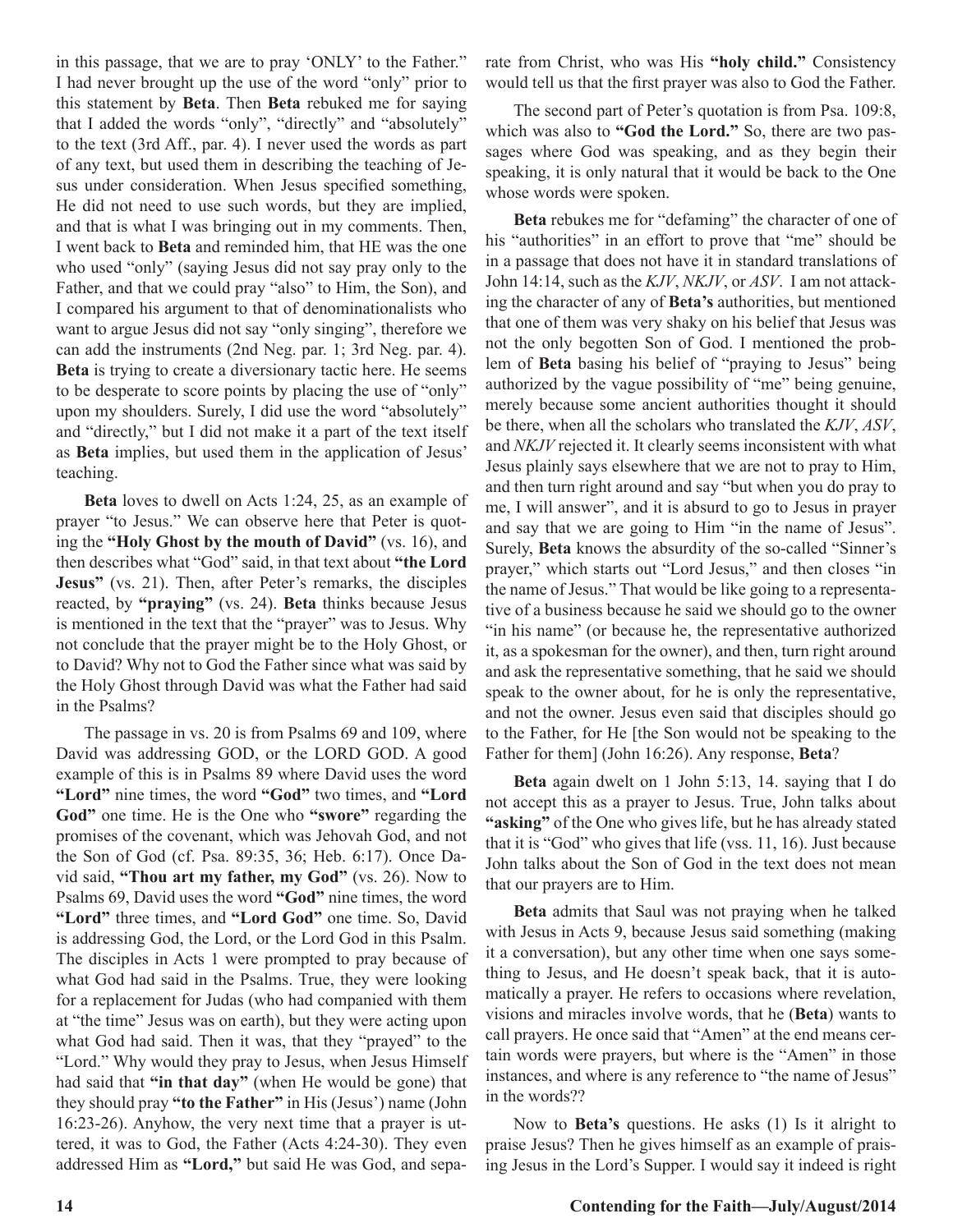to praise Jesus, for we are commanded to "sing" praises to Him (Col. 3:16; Heb. 13:15), or praise Him to other people, but I find no authority for addressing Him in prayer during the Lord's Supper. I previously asked **Beta** what was the difference between prayer and praise, and he replied, "not all praise is prayer" (2nd Aff. Par. 10). I agree! **Beta** also asks (2) Is it alright to beseech Jesus? Paul did beseech Jesus in 2 Cor. 12, but it is not clearly a "prayer," but a part of **"visions and revelation."** Paul also did beseech a man (1 Tim. 1:2,3), but it wasn't a prayer, was it? **Beta** also asks (3) Is it alright to give thanks to Jesus? Then, he gives himself as an example of talking to Him during the Lord's Supper. In all three of his questions, he uses himself as an example of what he means, as if he is trying to justify himself. This reminds me of a denominational person who refers to his own experiences to try to prove he has been saved, and then asks "what's wrong with that?" This appears to be an emotional type argument, which proves nothing.

This wraps up our affirmative and negative portions of the debate. There is not enough space to go back over all of the minor areas of discussion again, but the reader can carefully examine both arguments to determine if we have adequately covered the issues. Our next material will be a Summation from both of us.

#### S/**Delta**

#### **BETA'S SUMMATION**

**Delta** would have us to believe that John 16:23, 24 is the only word we have on who we direct our prayers to. He has stated that Jesus tells us **"in that day ye shall ask me no question."** This is what he says, but you need to ask what is meant by this. I have pointed out that it means the disciples would not have a need to ask Jesus anything because the Holy Spirit will provide them with all of the information lacking. **Delta** believes it means they were not allowed to ask Jesus anything ever again! But that is not true. The apostles asked Jesus a question in Acts 1:6. If **Delta** is going to be consistent, he must say they were wrong in asking a question to Jesus because they violated John 16:23. When Saul had a conversation with Jesus in Acts 9, he sinned by asking Jesus questions.

**Delta** also wants us to believe Jesus is telling us to pray "only" to the Father. Make no mistake about it, I am not the one that put the word "only" in the arguments that are made. It is **Delta**. **Delta** went back to my 2nd and 3rd affirmative to try and prove this. He did not go back far enough. He should have gone back to the proposition he is trying to prove. It states: "The Bible teaches that prayer is to be offered 'only' to God the Father." If **Delta** does not believe the word "only" belongs there, what is he debating?

There are basically two arguments that **Delta** has given concerning the passages that speak of prayer to Jesus. (1) He tells us that Lord means the Father. (2) Then he tells us that they are just having a conversation. He has proved neither. I have not given up on any of the passages I have used to show

they prayed to Jesus in the first century. We have centered on Acts 1 because **Delta** has stated several times that there are no examples of the disciples praying to Jesus. Yet this passage tells us plainly, **"they prayed... Lord."** How does **Delta** handle this? The Lord is the Father. Why? Because this fits into his belief that we are to pray "only to the Father." I am not the one who is using denominational tactics in this debate. It is **Delta**! He is like the denominational preacher who reads "Believe on the Lord Jesus and thou shalt be saved." He ignores the immediate context. He interprets "Baptism saves you" with his preconceived idea about salvation by belief only, and says "no it doesn't." **Delta** looks at prayer to the Father as the only type of prayer we can make, and then interprets everything with that misconception.

I attended F-HU over 30 years ago, and **Delta** did the same over 50 years ago. About a month ago I listened to N. B. Hardeman preach for the first time. It was on the internet. I was surprised to hear brother Hardeman state he had never had an original thought. He stated that everything he is and everything he believes came from someone. Yes, there are several names that I have used during the course of this debate. I am not going to be guilty of plagiarizing these great men. But the things I believe on this I came to know over 25 years ago. It was long before Wayne Jackson taught this. Even the arguments that I have used have been different than brother Jackson. Who can believe that Guy N. Woods has been "brainwashed by the practices of denominationalism" as **Delta** has suggested? It shows you how far **Delta** has to go to try and make a point while teaching false doctrine. I do not now, nor have I ever taught the sinners prayer. The things I have taught have all had a "thus saith the Lord" behind them.

**Delta** asked for a response to his "representative, owner" argument. **Delta** still does not give any argument concerning the word "me" being in John 14:14 that addresses the issue. He believes it is "Absurd" for this word to be in the text. But he doesn't address the "me" being connected to the "I" in this passage. Nor does he give any evidence that would suggest the newer translations are incorrect in using the word "me" in the text. There are some older manuscripts that were not available to the translators of the *KJV* and the *ASV*. If this were the *NIV* or *RSV* that I was citing as an authority, I could understand **Delta's** questioning the addition. But I have quoted three different "Greek Language" authorities who state the word "me" belongs in the text. Now to his argument about the "representative, owner." If **Delta** wants to know what is absurd, look at this argument. This would be tantamount to **Delta** comparing Jesus to an angel rather than the son of God! Jesus is more than a representative. He is a partner and an owner.

**Delta** accuses me of trying to justify myself by asking the questions I asked in the final affirmative. I asked the questions at the end of the third affirmative as well, but **Delta** did not answer them. He doesn't like me putting the questions in the first person. Maybe he would like it better if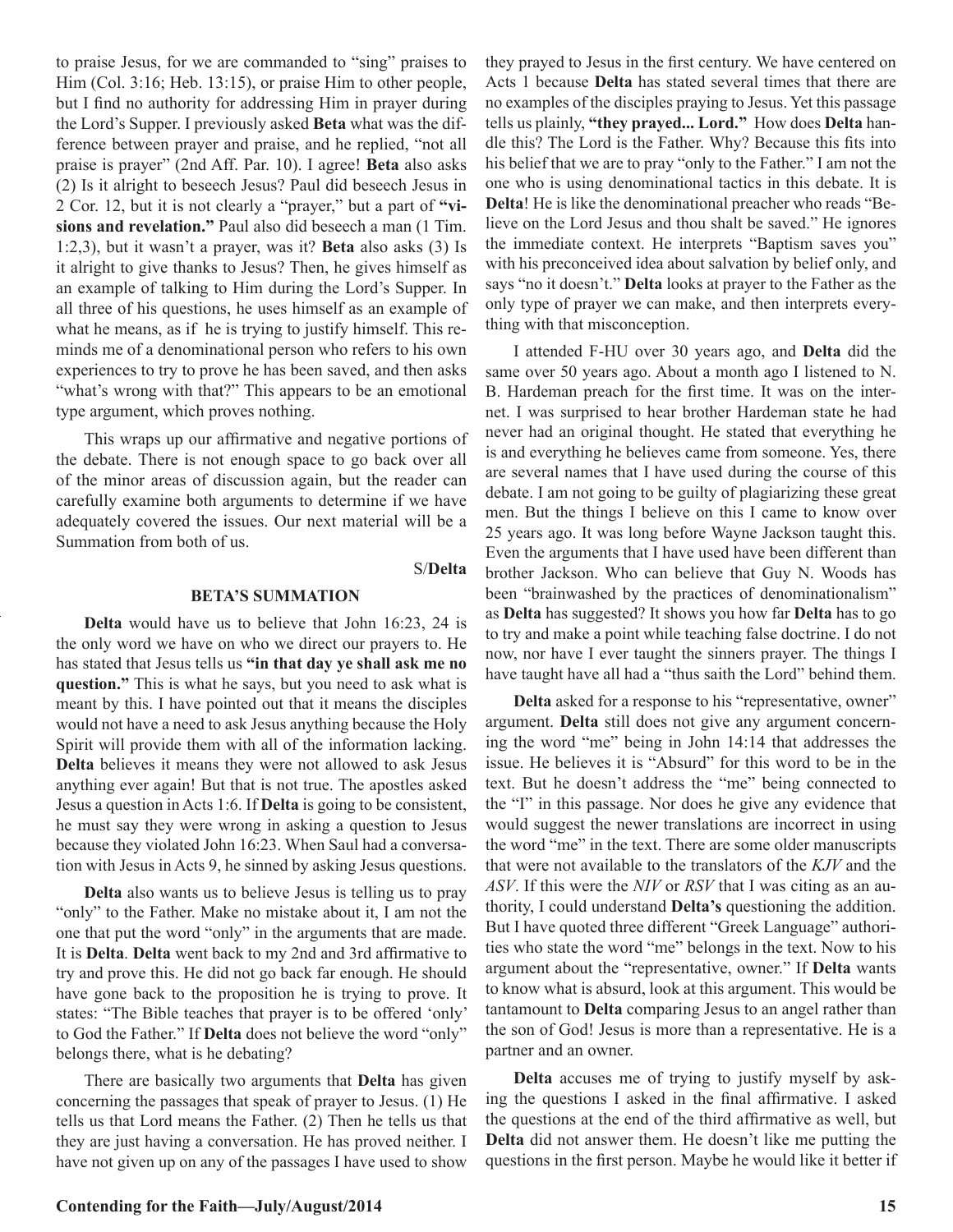I placed the questions with his name on them. The fact is, not only did **Delta** not answer the questions in his third negative, he did not answer it in his final negative either. He did not tell us if we can beseech Jesus. If so, how would **Delta** do this? **Delta** is the one that made the big deal on the difference between prayer and beseech. This he did because he did not want to admit that Paul prayed to Jesus in 2 Cor. 12. Nor did **Delta** answer the question about whether or not we can thank Jesus. Is it possible for **Delta** to show his thankfulness to Jesus for dying on the cross for him? Again **Delta** tries to do away with the fact that Paul thanked Jesus by stating that he can be thankful for his wife. But there is a difference in saying I thank my wife, and I am thankful for my wife (1 Tim. 1:12).

I have no problem singing "I am thine O' Lord" and "Savior Breath an Evening Blessing" because of this. **Delta**  doesn't want to admit that these songs are "prayers" to Jesus, but they are. **Delta** tells us he sings these songs. "When I kneel in prayer, and with Thee, my God, I commune as friend with friend!" Those are the words to the third verse of "I am Thine, O Lord." Who can read the words to the other song and not realize this is a prayer? To stay consistent with his teaching, he must teach it is sinful to sing songs such as these.

One of the questions that **Delta** asked was what would I teach on this topic. I thought I would close by answering that question. My answer is we are to pray to God the Father through Jesus. When we pray to the Father, we have an advocate, a mediator, and an intercessor in Jesus. What a privilege we have to be able to pray to the Father!

Jesus is our Savior and brother. He is the head of the church. **"For in that he himself hath suffered being tempted, he is able to succor them that are tempted."**  What a privilege we have to be able to pray to our Savior!

I have enjoyed being able to have this discussion with **Delta**. I trust that anyone that takes the time to read this debate will look at the issues involved. Weigh both sides of the arguments and follow the truth.

#### **DELTA'S FINAL SUMMATION**

Before my very final words, I sum up some points not yet clear to **Beta**. He says that I, **Delta**, am the one who used "only" in my arguments. Now, I indeed did use the word in my proposition, because it coincided with the very heart of the argument Jesus made, that we are to pray to the Father, in the name of Jesus. I chided **Beta** for using it as denominationalists use it, when they say, "Jesus didn't say sing only, so we can add instruments"—implying that as long as Jesus doesn't specifically "say" not to do something, we can do it. They fail to observe the importance of specific teachings, and the exclusiveness of these teachings.

**Beta** says I did not answer his three questions. Readers can go back to my 4th negative, paragraph 9, and see that I did answer every question. **Beta** thinks I ignored his comments on singing "I am Thine, O Lord," which he contends is a "prayer" hymn. He seems to assume that anytime "Lord" is mentioned in a song, it refers to Jesus. This is not true in scripture, or in our songs. If **Beta** will take time to examine this particular song, he will see that the song never makes any reference to Jesus, and the 3rd stanza reads, "When I kneel in prayer, and with thee, my God...". So, the song is to God. We must also remember that we can praise Jesus in "songs," for we are commanded to do this in Eph. 5:19 and Col. 3:16 (if the word here is suggestive of that, even though the next verse after both passages speaks of God the Father "and" the Lord Jesus Christ). I prefer not to sing songs directed to Jesus that actually suggest that we are "praying" to Him, but see nothing sinful about singing songs that directly praise Him.

**Beta** says my arguments are basically two: (1) That the "Lord" means the Father, and (2) What he (**Beta**) says are "prayers," that I (**Delta**) call them conversations."Lord" sometimes does refer to God in the *KJV*, unless Jesus is specified, or where the Father is further identified, as in Acts 4. I believe it does in Acts 1 as well, as the scriptures quoted are addressed to God the Father of Jesus Christ (Psa. 69, and 109). Many of the instances of wording by one to the Lord, or in conversation are indeed communication or conversation between two parties. Even **Beta** admitted this in the matter of Acts 9, between Saul and Jesus (4th Aff. Par. 7).

**Beta** still contends that "me" should be in the text of John 14:14, and that I, **Delta**, reject the "newer translations" that include it. What newer translations? **Beta** only listed the margin of the *ASV*, and mentioned some "authorities" who thought it was justified, but gave no translations by name.

I want to include the following chart in my summation, which sums up what I have previously written on the subject of Jesus authorizing prayer to the Father, in the name of Jesus.

| "hitherto" John 16:24      | "in that day" John $16:23,26$    |
|----------------------------|----------------------------------|
| (up to this point in time) | (when He would go to the Father) |

#### **ASCENSION**

| "asked nothing in my | "ask the Father" vs. 23      |
|----------------------|------------------------------|
| name" John $16:24$   | "ask in my name" vs. 26      |
|                      | He (Jesus) would "not pray   |
|                      | the Father" for them. vs. 26 |

Several passages emphasize that prayer is to the Father, as we now observe.

"**We give thanks to God and the Father....praying always"** (Col. 1:13). **"In everything, by prayer....let your requests be made known unto God"** (Phi. 4:6). **"I thank my God....in every prayer of mine**" (Phi. 1:3, 4). God is identified in verse 2 as **"God the Father." "We give thanks to God always....in our prayers"** (1 The. 1:2). **"What thanks can we render to God...praying always...**" (1 The. 3:9).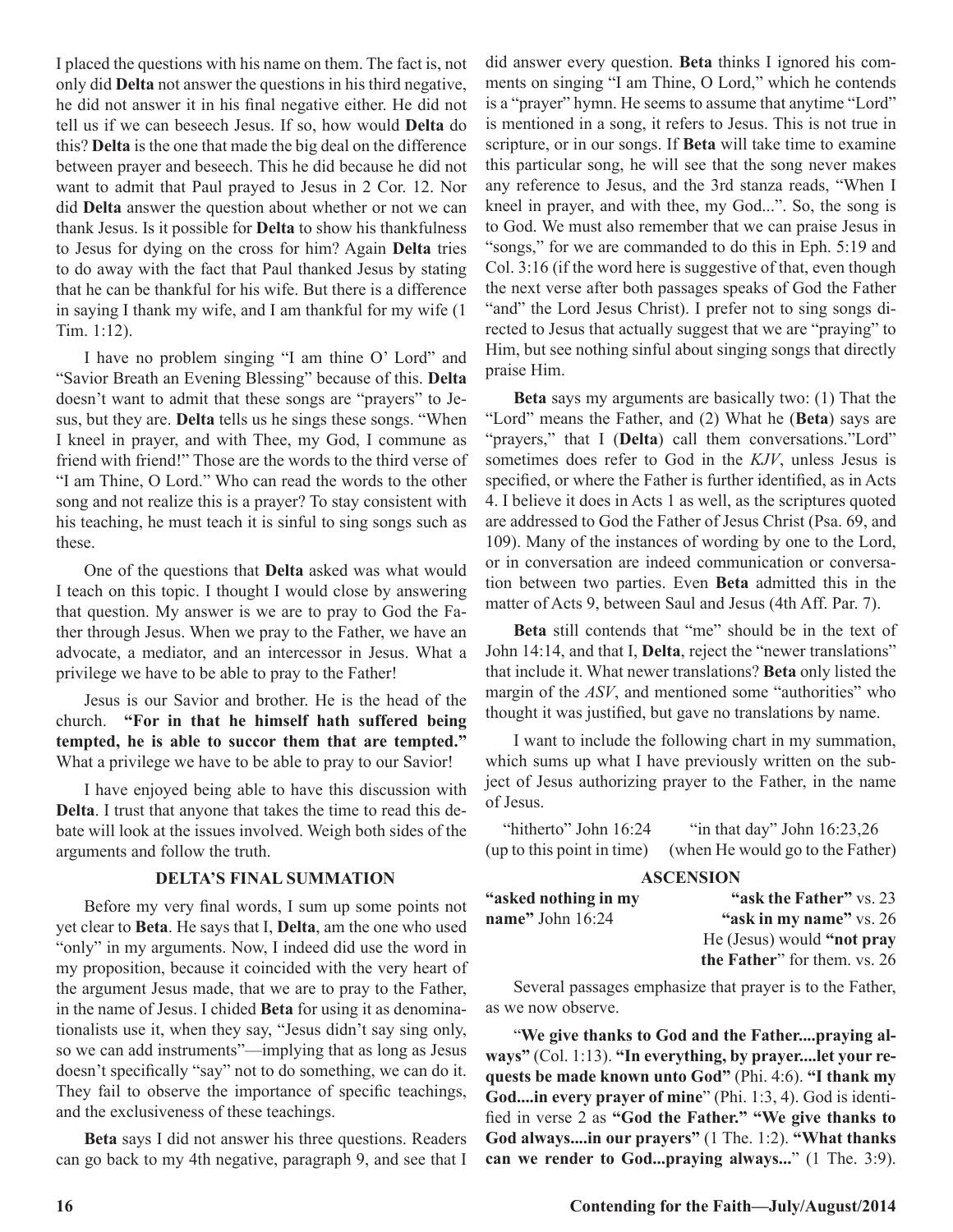**"We....thank God always"** (2 The. 1:3). God is identified in verse 2 as "**God our Father."**

Several times Paul said we should give thanks and pray to the Father, in the name of Jesus Christ, but never said that we are to pray to Jesus in the name of Jesus or in the name of the Father.

I like the words of **Beta's** Summation, par. 8, when he wrote the following:

One of the questions that Delta asked was what would I teach on this topic. I thought I would close by answering that question. My answer is we are to pray to God the Father through Jesus. When we pray to the Father, we have an advocate, a mediator, and an intercessor in Jesus. What a privilege we have to be able to pray to the Father.

**Beta** is my longtime friend and brother in the Lord, and though we differ, neither of us want to disfellowship each other over our divergent views, nor do we wish this issue to become divisive in the church. Let's be on the safe side, and let truth prevail.

S/ **Delta**

fhfhfhfhfhfhfhfhfhfhfhfhfhfhfhfhfhfhfhfh

## **(Continued from Page 2)**

effort to prove his case as well as refute the position of his opponent. Though not exhaustive, the following fundamental questions should be asked by the reader concerning each participant's efforts in this debate, or any debate of this nature, whether oral or written.

1. Did each disputant define the terms of his proposition?

2. Did each party understand the implication(s) of his proposition?

3. Was the Bible used as the only standard of measurement in attempting to prove and disprove matters (2 Tim. 3:16,17)?

4. Was there a clear respect for and a thorough understanding of the importance of the immediate and remote context of the Scriptures employed in the debate?

5. Did each person indicate that he knew the difference between generic and specific terms?

6. Did each disputant understand that a modern dictionary only gives the present usage of words?

7. Did each participant evidence a clear understanding of the truth that before one is obligated before God to do anything, the Word of God must authorize it (Col. 3:17)?

8. Did each disputant demonstrate that he knew that the Bible authorizes anyone to do anything only by *direct statements*, *example*, and *implication*?

9. Did each debater indicate he fully understood that an example of something does not have to be found in the Bible before it is authorized?

10. Did each debater disclose that he knew that in the process of authorizing certain matters, the Bible allows for options in getting done the thing(s) authorized?

11. Did each person understand that in discharging the obligation wherein options are available, one chooses the option that discharges the obligation in the most advantageous (expedient) manner?

12. Did each disputant indicate that he understood the difference between obligatory and optional matters?

13. Did either one of the debaters attempt to make optional

matters obligatory or obligatory matters optional?

14. Did each brother evidence proper respect, understanding, and use of the laws of valid inference in efforts to argue his case from the scriptures?

15. Is there evidence that each person understood the difference in merely asserting something to be true and proving it to be true?

16. Did the disputant show that he understood that truth cannot imply error?

17. Did each party reveal that he realized that students of the Bible are to infer only what the Bible implies?

18. Did each debater understand that when all of the parts of a thing are proven to be true, the whole of the thing is true?

19. Did either party ridicule logic?

20. Did the participants reveal that they understood that precisely stated propositions are without exception true or false?

21. Did the disputants know how to make an argument?

22. Did the parties understand that when the major and minor premises of a syllogism are true and the syllogism is valid, the conclusion cannot be wrong?

23. Did the disputants understand that an illustration proves nothing; that it only illustrates?

24. Did either brother attempt to deny the implication(s) of his proposition?

25. Did the debaters treat one another with respect?

26. Was the issue clearly stated?

27. Did each person present his material in a systematic manner?

28. Was there any attempt to "beg the question"?

29. Did either participant personally attack his opponent?

30. Did either brother demonstrate that he would not change his position regardless of how adequate the evidence was or how logically it was presented?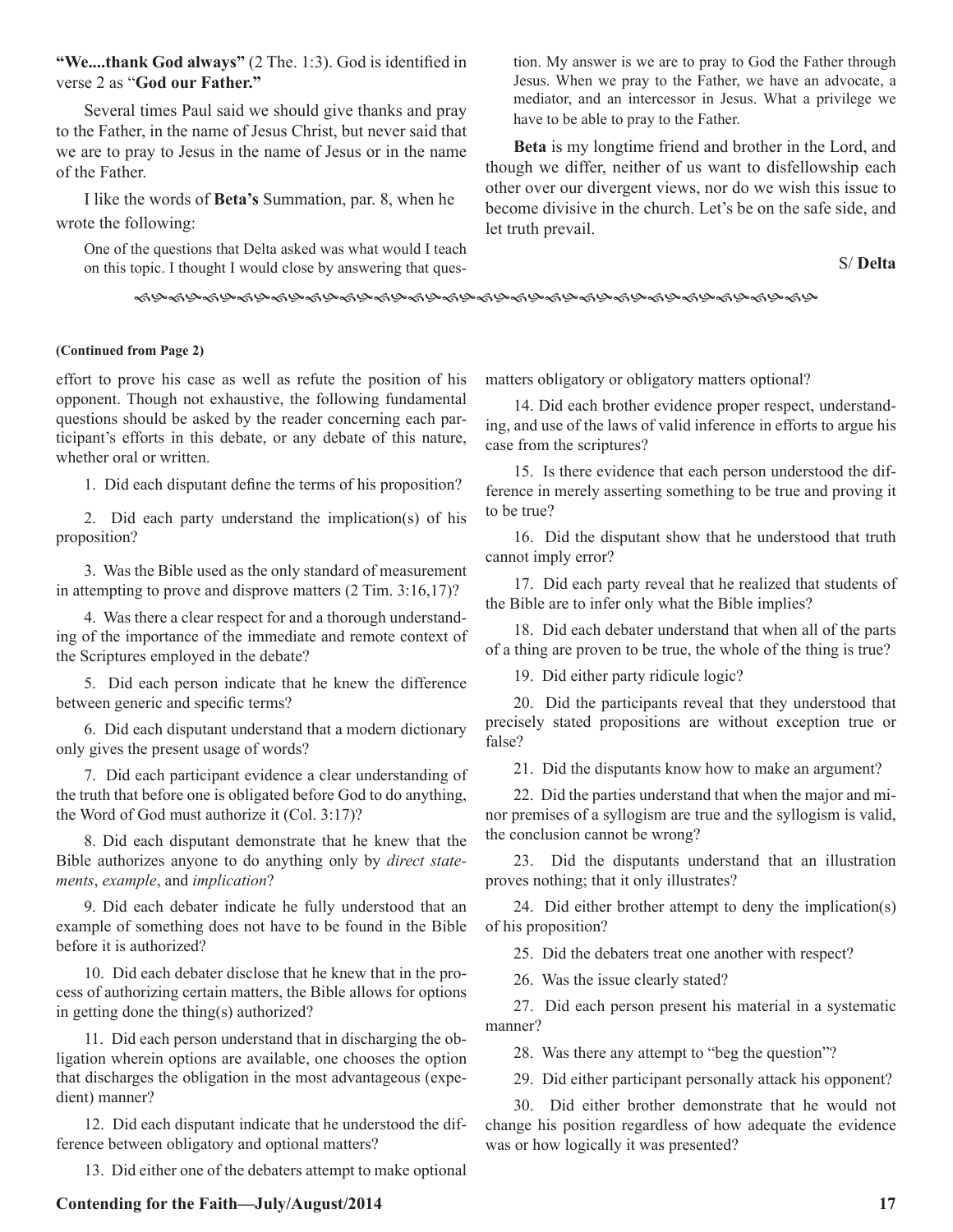31. In college, one of the courses most beneficial to me was "Listening Comprehension." We were taught that a person could say he had "listened" only when he had understood the information. While there are many things necessary to listening, if one cannot logically analyze information it is impossible for him to comprehend it; and, if one has not comprehended what was said or written, he has not listened. Hence, knowing how to properly "think through" material is directly connected with drawing a correct conclusion. The aforelisted questions emphasize principles necessary to analyze material whether spoken or written. Thus, when one has finished reading and studying each participant's material, he may correctly answer the question, "What did the debater actually say?"

32. Another very important point necessary to correctly evaluating a debate is to examine closely whether each disputant has truthfully represented what his opponent has said. In other words, did each debater say what his opponent said he said? For obvious reasons this is more easily done in a written debate; however, it is imperative that time and effort be used in reading and re-reading material if such is to be adequately done.

In closing these comments, it is most appropriate to emphasize the words of Jesus when He instructs us to **"Take heed what ye hear" and "how ye hear:..."** (Mark 4:24; Luke 8:18). We must be sure that **"what"** we hear is truly Bible instruction. **"How"** one hears pertains to one's proper application of God's truth to his life (Luke 8:15; Mat. 5:6; John 7:17). Hence, it seems most appropriate to urge the reader of this debate to heed the words of Jesus when He said, **"Who hath ears to hear, let him hear"** (Mat. 13:9).

**—David P. Brown, Editor**

dcdcdcdcdcdcdcdcdcdcdcdcdcdcdcdcdcdcdcdcdcdc

# **DISUNITY IN THE BROTHERHOOD**

#### **Brock Hartwigsen**

There are some in the brotherhood who make it sound as if any disunity between individual brethren or congregations is sinful. While it is true that there is a lot of sinful disunity, complete unity is not possible and not all disunity is sinful. These brethren often site John 17:21 where Jesus prayed for the unity of believers. They argue that since Jesus prayed for it, it is possible and mandated. They ask, "Would Jesus pray for something that wasn't possible?" The answer is, "Yes, He would and He did. This is not the only time He prayed for the impossible."

#### **Impossible?**

Jesus knew and understood that most people in the world were not and would not live lives of obedience to God (Mat. 7:13-14). He understood that, as a result of this, God's will would not be done **"in earth as it is in Heaven."** Yet, He prayed and taught the apostles to pray, **"Thy will be done in earth, as it is in Heaven"** (Mat. 6:10). God informed us, in 1 John 1:8, that even Christians will occasionally fail to do God's will. Jesus was knowingly praying for something that was not possible. But, more than that, He was also teaching His disciples to pray for something that was not possible. Jesus was teaching His disciples to desire and pray for perfection, even if that perfection was unattainable.

In Gethsemane Jesus understood that He had to suffer the agony of Calvary. Yet, He prayed and asked God to spare Him if possible. He was knowingly praying for something that was not possible. Jesus was expressing His true heart-filled desire to God.

On the cross Jesus prayed and asked God to **"forgive them, for they know not what they do"** (Luke 23:34). However, God's ability, or I should say, God's willingness to forgive them was based on their willingness to be repentful and obedient to God (Acts 2:38). Jesus was knowingly praying for something that was not possible. Jesus was expressing His true heart-filled desire to God. Likewise, Jesus in His prayer in the upper room with His apostles when He prayed for the unity of all believers was, in fact, praying for something that was not possible and He knew it. He was expressing His true heart-filled desire to God.

"Wait a minute," some might object, "unity has to be possible or it would not be required as it is in 1 Cor. 1:10." Would Jesus require something that wasn't possible?" Again the answer is not only yes, but once again, this is not the only place He did it.

In Matthew's account of Jesus' great commission, we find Jesus

commanding the apostles to teach the new converts to be obedient to Him in all things (Mat. 28:20). But, Jesus must have known that that total obedience would be impossible (1 John 1:8). Surely Jesus knew that those of us who became disciples would need His blood to continuously cleanse us from our sins (1 John 1:7).

Jesus' requirement of perfection (Mat. 28:20) is not possible. It is the ideal that all His followers should strive for, and we should never settle for anything else. Jesus' requirement for unity (John 17:21) isn't possible. It is the ideal that all His followers should strive for, and we should never settle for anything else. We should never abandon that ideal, but we need to accept the reality that it is an unreachable star.

#### **Disunity Is Commanded By God**

Not only is disunity going to be the reality, but God actually mandates disunity in the church. When a brother chooses to transgress (**"goeth onward"** *ASV*) and not to abide **"in the doctrine of Christ,"** then faithful Christians are told to **"receive him not into"** their homes nor to **"bid him God speed."** If we do, we become a **"partaker of his evil deeds"** (2 John 9-11). Church discipline is God-mandated disunity. The disunity is not caused by the faithful, but by the unfaithful who abandoned **"the doctrine of Christ."**

Why does God command disunity (church discipline, i.e., disfellowshiping) when it is exactly the opposite of what Jesus prayed for? There are three reasons. 1) To save the sinner (1 Cor. 5:5; 2 The. 3:14; 1 Tim. 1:20). 2) To save the church (Acts 5:1-11; 1 Tim. 5:20; 1 Cor. 5:6-7; Gal. 6:1; Rev. 2:20). 3) To save the souls of the lost world (Mat. 5:13-16; Acts 5:11; 1 Pet. 2:9-12). The teachings about disfellowshiping generally apply to individuals, but sometimes they will also need to be applied to whole congregations. Congregations as well as individual Christians can sin. The Corinthian congregation was ripped apart with division and contentions as to who was more important based on who baptized them (1 Cor. 1) and on whose miraculous gift was more important (1 Cor. 12-14). They had little or no respect and love for each other when it came to sharing and partaking of the Lord's Supper (1 Cor. 11). They also were accepting into fellowship a man engaged in a sin that even the pagan world would condemn (1 Cor. 5).

In the seven letters to the seven churches of Asia, we find some hor-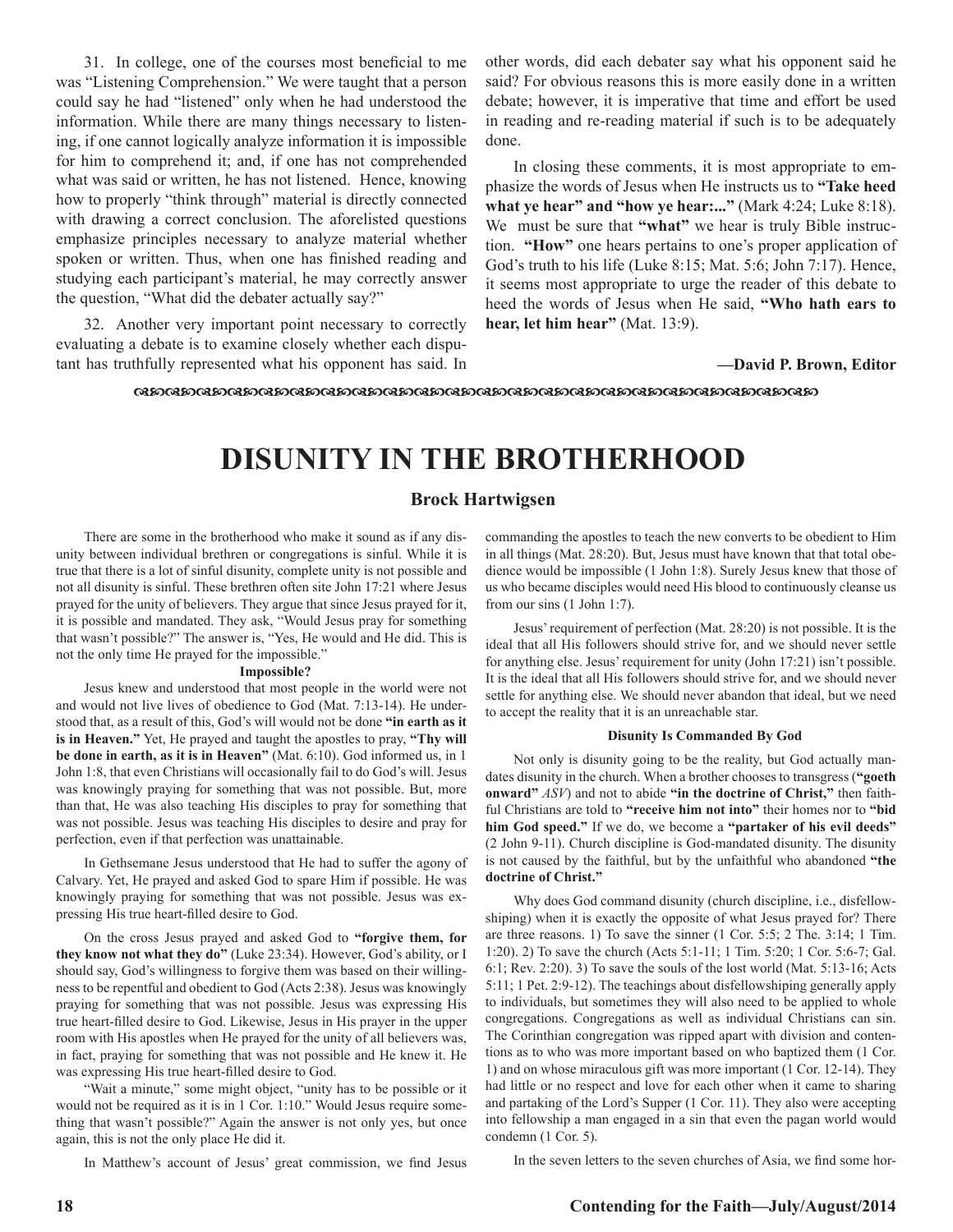rible examples of congregations sinning. The Ephesian congregation had **"left their first love"** (Rev. 2:1-7). The congregation in Pergamos had false teachers in their midst and were doing nothing about it (Rev. 2:12, 14-15). Thyatira had a false prophetess in their midst (Rev. 2:18, 20). Jesus said that the church in Sardis was dead (Rev. 3:1). Jesus said that the church in Laodicea was **"lukewarm"** and that He could just spit them out of His mouth because of it (Rev. 3:14-16).

If these congregations refused to repent, then Jesus would have withdrawn His fellowship from them (Rev. 2:5). As brother James Pilgrim Jr. wrote:

Fellowship with God is based upon our keeping the words of Jesus (John 14:23; 1 John 3:24; 1:6). Communion with Jesus requires doing God's will (Mat. 12:50), walking as He walked (1 John 2:6, 24; 3:24), abiding in the doctrine of Christ (2 John 9). When individuals or churches sin and refuse to repent, both the Father and Son withdraw fellowship from them (Rev. 2 and 3). If Deity will not have fellowship with unrepentant churches, what right have we, whether individually or collectively as a congregation, to bid God speed to that church?

#### **Conclusion**

Absolute unity among individual believers and sister congregations of the Lord's church is the ideal that we should all pray for and strive for. But, as long as there are brethren and congregations that do not respect God's will and go about establishing their own form of righteousness (Rom. 10:1), there will be a God-mandated need for disunity.

> **—189 Brookside Dr. Stanton, KY 40380**

#### $\alpha$ dacalactachcodcalactachcalactachcalactachcalactachcalactachcalactachcalactachcalactachcalactachcalactachcalactachcalactachcalactachcalactachcalactachcalactachcalactachcalactachcalactachcalactachcalactachcalactachcalac

# **"I AM THE TRUE VINE"**

#### **G. K. Wallace**

Isaiah used the vine as a type of Israel, planted and tended by the Almighty as the husbandman (Isa. 5:1). Israel was not the true vine. Christ is the true vine (John 15:1). In John 14 the Lord had just said to the disciples, "Arise, let us go hence." He had just eaten the last supper with the apostles. He said that he would not drink of the fruit of the vine again on this earth. Likely on the table from which they had just risen was the fruit of the vine. And now he says, "I am the true vine."

In the first eight verses of John 15 we find the following outstanding lessons about the vine and the branches.

1. That morality alone cannot save.

2. That there is but one true church.

3. That we should get in Christ, stay in Christ, and stay out of everything else or be lost.

Jesus said, **"Apart from me you can do nothing."** Morality alone cannot save. Men can be morally good apart from Christ. Yet apart from Christ they can do nothing. There is no spiritual life apart from Christ. Cornelius was a moral man apart from Christ but he was unsaved. (Acts 11:14). If morality alone can save then Jesus died in vain. There were just as good men morally to be found in the Mosaic age as there are now. If a man can be saved by his own goodness then Jesus died for no purpose at all. Why did he die if they could be saved by their own goodness? Let the moral man remember these words, **"Apart from me you can do nothing."** There is no spiritual life apart from Jesus Christ, the true vine.

Thus we see that one must get into Christ to be saved. Paul says that we are baptized into Christ. That makes baptism necessary to salvation in Christ Jesus. You cannot do anything apart from Christ but you can't get into Christ unless you are baptized (Gal. 3:27).

This **"true vine"** is the true church. The vine is the spiritual body of Christ. The church is His body (Col. 1:18). There is one body. (Eph. 4:4.) There is but one body (1 Cor. 12:20). Paul does not say "churches" but **"the church."** If one desires to be united with Christ let him obey the gospel and thus be added to the **"one body,"** the church, the "true vine."

The objector says that Christ is the true vine and all the denominations are branches. Christ said, **"I"** am the vine and **"ye"** are the branches. "He" that abideth in me. Note the use of the personal pronoun. Do men refer to churches as "he" and "ye? Is that the way they talk where you live? Is that the way your preacher talks? Would you say about the Baptist Church—he is a large church? The use of the personal pronoun

shows that Christ was talking to his disciples and not to "churches." Individuals are the branches and not organizations. But just suppose for a minute that the branches are churches. In what branch are you? You say that I am in the Baptist branch. Yes, but wait, Christ said abide in "me." You should not abide in a branch but in the vine. If you are in a branch you ought to get out of it and get in the vine. Get out of the branch and get in the vine. **"If a man abide not in me, he is cast forth as a branch and is withered; and they gather them and cast them into the fire, and they are burned."** Abide in the vine or be burned. Do not abide in a branch. You cannot abide in a branch. A branch is a disciple or a Christian. Individuals are the branches and not denominations.

Did God set denominations in the vine? If so, which ones did He put in? If God set denominations in the vine it is strange that He never said anything about it. If He did mention them will someone please tell where?

For one to claim that denominations are the branches is an apology for something they know that is not mentioned in the Bible and a rank perversion of the fifteenth chapter of John. Denominations came into existence hundreds of years after Christ. They are of human origin and no one has a Bible right to belong to any of them.

The **"true vine,"** the church, was established by Christ and all Christians are members of it (John 3:5). The church is God's house. God's house is His family (1 Tim. 3:15). God has no children outside of His family.

From this chapter we learn that we must bear fruit to please God. **"Herein is my Father glorified that ye bear much fruit; and so shall ye be my disciples."** You cannot bear fruit apart from the vine. To bear fruit you must be in the vine. How does one get in the vine? He must believe (Mark 16:15-16.) He must repent (Acts 2:38). He must be baptized (Gal. 3:27). These steps put one into Christ. Yet it is not enough to get into Christ. In Christ the branch must bear good fruit. The fruitless branch (disciple) will be lost. He will be cast forth and be burned. (John 15:6.) Our duty in regard to this is clear. We must get in Christ, stay in Christ, and stay out of everything else.

Someone may ask, "Can a man be saved and go to heaven and stay out of the vine?" No, for Christ says, **"Apart from me you can do nothing."** It is Christ or nothing. It is the true vine or no vine. It is the true church or no church. Christ here teaches that you cannot be saved out of the church and you cannot be saved unless you stay in the church.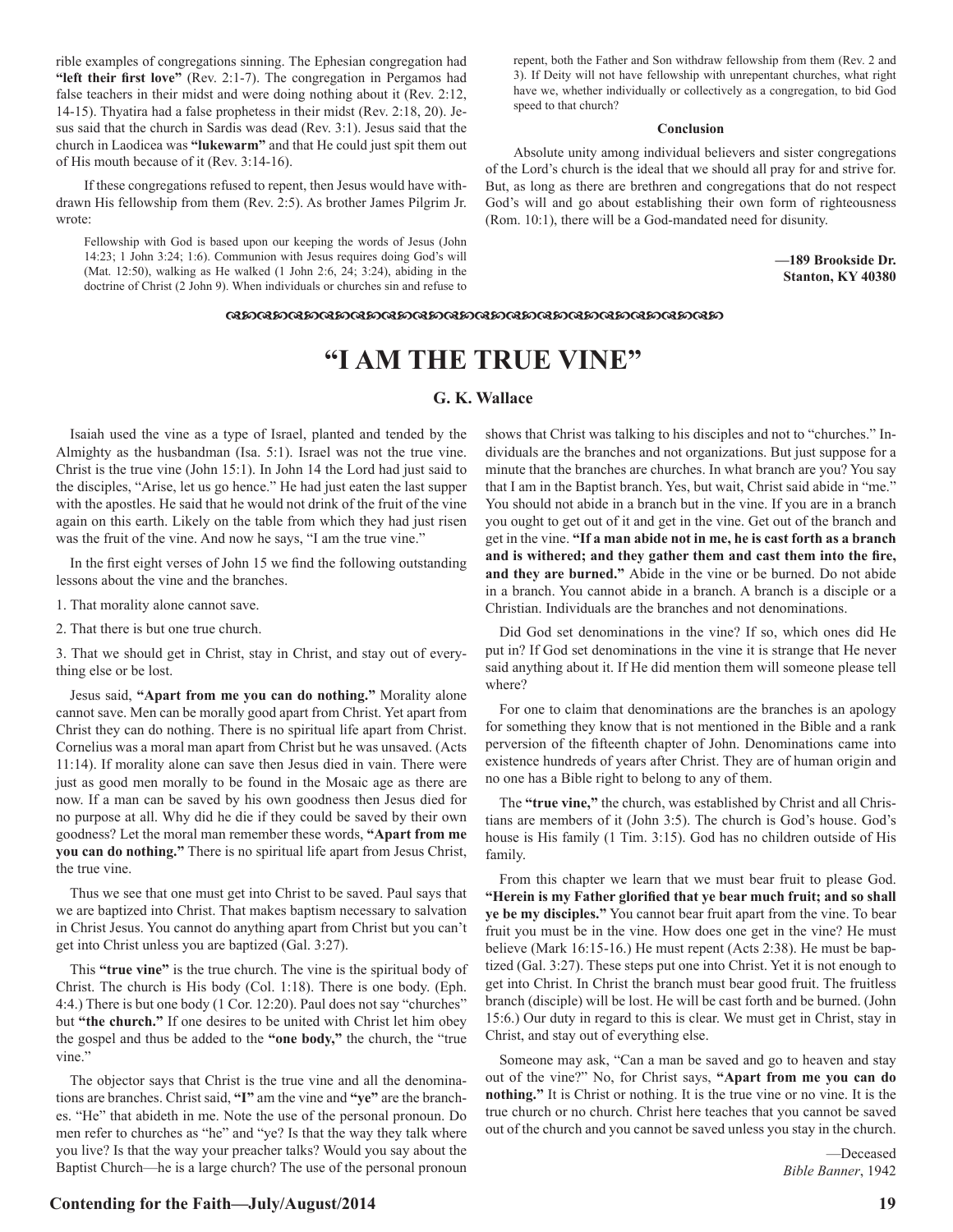# **WELCOME TO SCRIPTURECACHE.COM . . .**

#### **Your Site for Bible Exposition, Exegesis, and Commentary on a wide variety of topics and passages**

 *During the more than fifty years I have been preaching the Gospel of Christ, Lavonne (my wife for all of these years) and I have written a few thousand pages of manuscripts on the Bible and Bible-related subjects.* 

*Various ones have urged us to make these materials more widely available, which we are doing through this Website. Andy, one of our sons, has also written several Manuscripts and articles that have been published. You will find these here also. These materials include commentary on passages and personalities of Scripture, essays relating to worship and doctrine, and articles on ethical and doctrinal issues.* 

*Many of these are brief articles of 1 to 3 pages in length that have appeared (and are still appearing) in church bulletins throughout the land. Many of these shorter articles were also written for newspaper publication, and not a few of them are uploaded in their original publication format. Scores of these treatises are in the range of 4 to 12 pages, most of which were originally published in various religious periodicals. We wrote most of the long manuscripts (ranging in length from 13 to 59 pp.) on assignment from directors of various lecture programs, and they have been published in approximately two hundred books produced by said programs.*

In all that we have written we have had absolute faith in the statement of the apostle Paul: "All scripture is given by inspiration of God, and is *profitable for doctrine, for reproof, for correction, for instruction in righteousness" (2 Tim. 3:16, KJV). We have never found any evidence to persuade*  us otherwise than that the Bible is the fully inspired Word of God, **including the very words** in which it was revealed to its original writers (1 Cor. 2:10, *13). We believe that the Bible sits in judgment of men, and we tremble at the eternal fate of mere human beings who dare to assume the role of its critics and judges.*

*These materials are non-sectarian and non-denominational—they simply seek to get to the heart of the meaning of the Scriptures. We gladly make them available to Bible students everywhere at no charge. If the things we have written help even one person to a better understanding of the Sacred Text and to a closer relationship with its Divine Author, we will feel amply rewarded.*

*Dub McClish, Gospel preacher*









**Dub McClish Lavone McClish Andy McClish**





## **TRUE-TO-THE-BOOK BIBLICAL EXEGESIS AND COMMENTARY IN MANUSCRIPTS OF VARIOUS LENGTHS**

 *We believe the materials you will find on scripturecache.com will increase your Bible knowledge, enrich your spiritual perspective, and draw you nearer to God. From brief articles to much longer manuscripts, you will find Bible-related materials here for the taking. We encourage you to download, copy, and distribute these documents freely (including using them for study guides or supplemental materials in Bible classes). However, since they are copyrighted, we kindly request you to pass them on to others at no charge, even as you have received them. We hope you will visit us often, because we will be continually adding new documents in all of the categories below.* 

#### *Our Brief Articles...*

*The brief articles available on this site were for the most part originally written over the years for church bulletins or newspaper articles. They are on a*  wide variety of Biblical topics, moral issues, and doctrinal subjects. They continue to be **reprinted** in numerous church bulletins throughout our nation.

#### *Our Longer Articles...*

*These articles, considerably longer than the brief essays described above, were, for the most part, written for and have been published in various religious periodicals over the years.*

#### *Our Long Manuscripts...*

*We wrote the extended manuscripts you will find here by assignment to serve as chapters in scores of religious books. These manuscripts were thoroughly researched and are fully documented.*

*We wish for you a profitable and enjoyable reading experience.*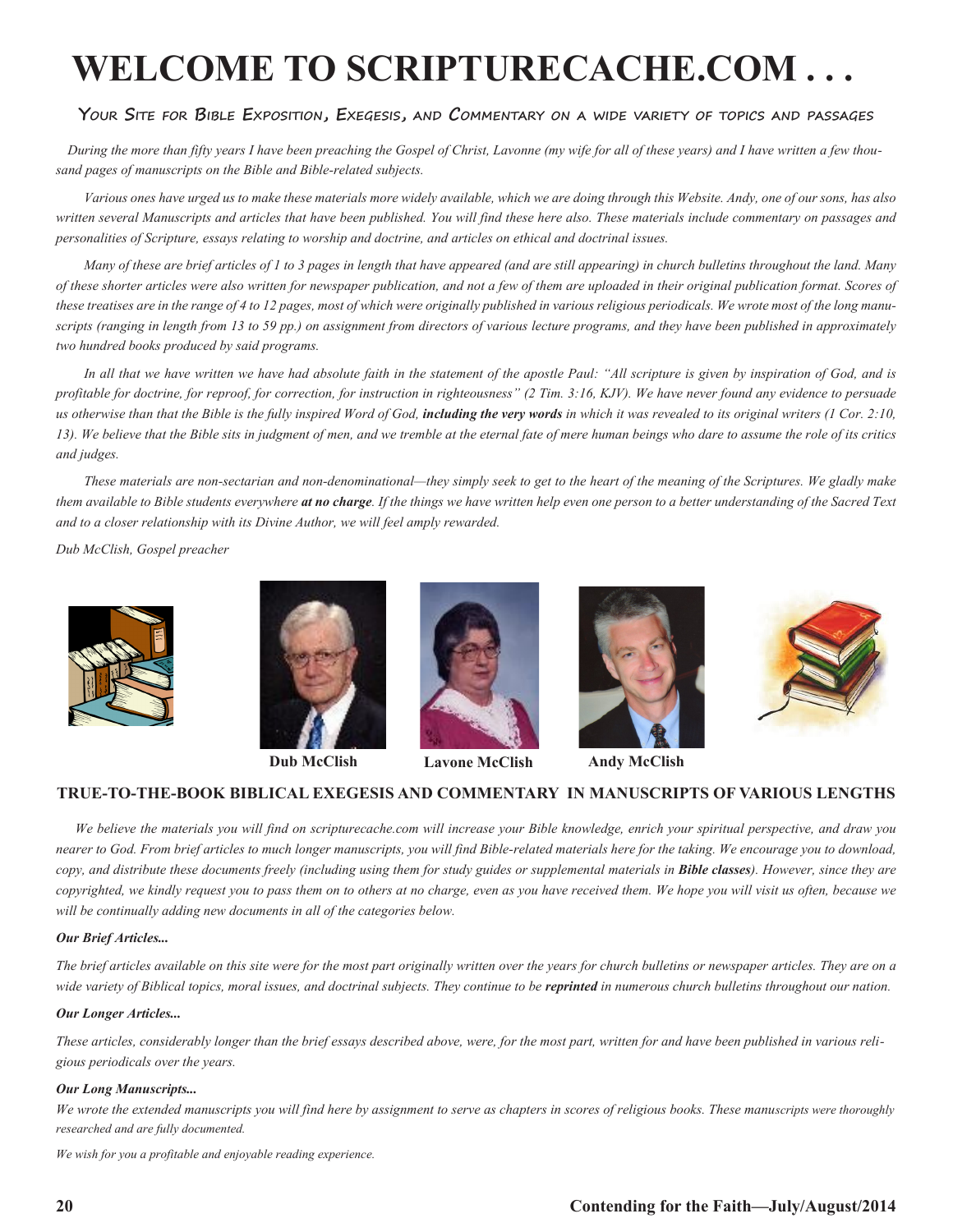# **The Complete** *Firm Foundation* **(1884-2010)**

**Published in PDF Format**

**The** *Firm Foundation* **Covers 125 Years For ONLY \$125.00.**

**Barry Jones 704 Red Oak Drive Orange, TX 77632**

**Also available***—Millennial Harbinger, Christian Baptist, Lard's Quarterly,* **& others in unrestricted pdf files***.*

*PDF is portable document format, that can be used by any computer. You can search author, title, subjects and anything you want.* Follow Guy N. Woods through his preaching ministry. Follow Gus Nichols and his Bible Studies. All the articles, issues, and the controversy are included.

# *125 years of brotherhood news is available now for \$1 per year.*

I remember how I really loved to listen to my favorite professors—Terry Hightower, Jackie Stearsman, William Woodson, Dowell Flatt, Earl West, Jack Lewis, and many lectureship speakers—and how they talked about the old preachers, and the issues that sparked the Restoration Movement in America. I also remember how painful it was to dig out these jewels of history; how you had to go to a College library and find the bound volumes of each journal. Few indexes were available so if you wanted to be comprehensive in your search, you just had to go page by page. Even though it was time consuming, I enjoyed all those hours. I tracked controversial issues through the decades going page by page.

Now, we have a way to use the computer to scan all those pages and search what we want to see. You can sit at the feet of Alexander Campbell, Moses Lard, Barton W. Stone, and John W. McGarvey. Don't forget that the *Firm Foundation* covered 125 years—many generations of great preachers and Bible Scholars. All the issues are covered as they had to deal with the same troubles we have today. The schools, the churches, the mission points, and world missions are all chronicled here in the *Firm Foundation*. This is the paper missionaries reported their news and needs. The *FF* is really the "who is who" of the Restoration Movement. Biographical sketches of current and future preachers, teachers and editors are all here. It is possible that the history of your home congregation is here too!

As I started this project (*The Firm Foundation Preservation Project*), I had to learn the computer skills, acquire the right software, and scanners, and then I had to track down all the issues. I travelled thousands of miles, talked to the helpful and not so helpful, and managed to gather up thousands of loose issues. You would think that one complete copy would be enough, but no. Many times I would find a missing page or issue in a "complete" set and have to go looking again. I even had to use microfilm for 1886-1929 because those who had these issues were not willing to let me scan them. It was an amazing journey but worth it. You would think that brotherhood librarians would be the best source for information and assistance. Some were extremely helpful… others were indifferent… and still others were downright mean. Go figure that out.

Order online from **AMAZON.COM** (type in the search line "Firm Foundation Preservation Project"), or write me (**704 Red Oak Drive, Orange, TX 77632**), or phone **409-670-1675**.

# *The Firm Foundation Covers 125 Years For ONLY \$125.00.*

 Also, you can order the *Millennial Harbinger*, *Christian Baptist*, *Lard's Quarterly*, and others. *All are unrestricted pdf files. The other titles are \$1.00 per year as well.* Special thanks to John Prophet and the *Firm Foundation* for granting me permission to do this worthy project.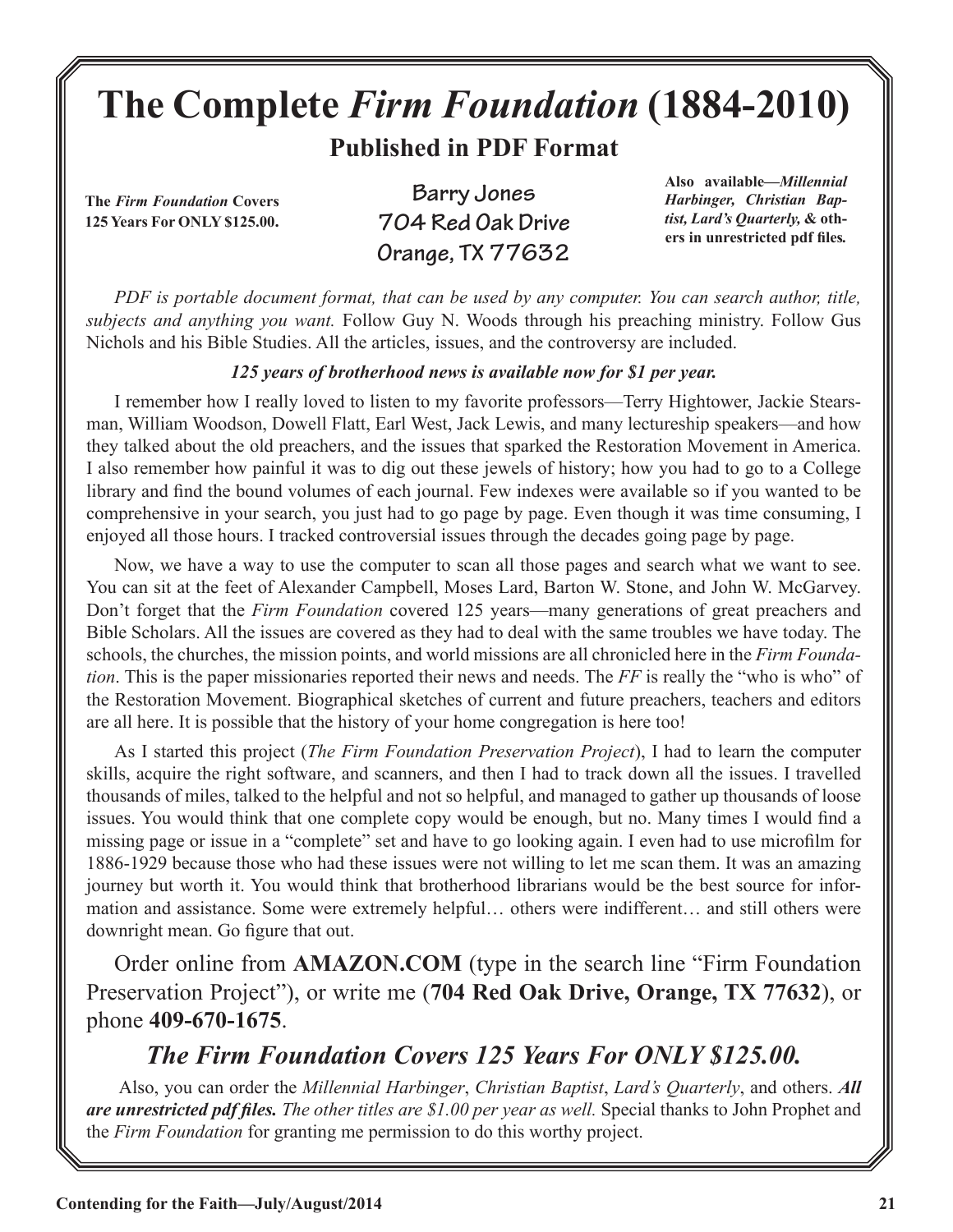# **2014 SPRING CHURCH OF CHRIST** *CFTF* **LECTURESHIP**

# *WHAT MUST A CHRISTIAN DO TO REMAIN FAITHFUL TO CHRIST*

The lectureship was presented from Wednesday, February 19—Sunday, February 23 in the facilities of the Spring Church of Christ. The congregation is superintended by elders: Kenneth D. Cohn and Buddy Roth. David P. Brown is the evangelist working full time with the church. He is also the director of the annual lectureship and editor of the book.

Secretary: Sonya West  $\bullet$  E-mail: sonyacwest@gmail.com  $\bullet$  Office Phone: (281) 353-2707

**SPRING CHURCH OF CHRIST ~ PO BOX 39 (Mailing address) ~ 1327 SPRING CYPRESS ROAD, SPRING, TX 77383**

*Know The Difference In The Lord's Church And The Religions Of Men—***Dub McClish** *Walk Circumspectly And Lay Hands Suddenly On No Man—***Charles Pogue** *Be Steadfast In Daily Bible Study, Learning What Is Involved In Ascertaining Bible Authority—***Terry Hightower**  *Be Ready To Forgive A Brother Or Sister Who Repents Of Sin—***Lee Moses** *Continue to Yield Your Body A Living Sacrifice To God—***John West** *Strengthen Your Hope Of Heaven—***Daniel Denham** *Grow In Love For The Brethren—***Lester Kamp** *Be Obedient To Faithful Elders—***Michael Hatcher** *Contend For The Faith* —**Gary Summers** *Love God With All You Are And Have*—**Bruce Stulting** *Love Your Neighbor As Yourself* —**Geoff Litke** *Do Not Be A Respecter Of, Or Partial, To Persons As You Live, Teach, And Defend The Gospel—***John Rose**  *Be Determined To Fellowship Only Those Who Are In Fellowship With God—***Charles Pogue** *Watch Ye, Stand Fast In The Faith, Quit You Like Men, Be Strong—***Michael Hatcher** *Be Faithful In Attendance To All Assemblies Of The Church—***Johnny Oxendine**  *Do Not Follow A Multitude To Do Evil—***John Rose** *Keep A Good And Honest Heart—***Wayne Blake** *Have No Fellowship With The Unfruitful Works of Darkness, But Rather Reprove Them—***Danny Douglas** *Rejoice When You Are Persecuted for Living The Christian Life*—**Sonya West** *The Husband And Father's Responsibility In Keeping His Family Faithful—***Lee Moses** *The Wife And Mother's Responsibility In Keeping Her Family Faithful*—**Lamar Schrei** *Keep A Humble And Teachable Mind That Is Ready To Repent Of Any Sin—***Johnny Oxendine** *Do Not Be A Partaker Of The Works Of The Flesh, But Be Filled With The Fruit Of The Spirit—***Gary Summers**  *Teach The Alien Sinner, Restore The Erring Church Member, And Be Ready Unto Every Good Work—***Lynn Parker** *Pray Without Ceasing—***Bruce Stulting** *Withdraw Fellowship From Disorderly Church Members, Including Family Members—***Danny Douglas**  *Teach Godliness By Example And Doctrine, Expose And Refute Error, Hold Fast What Is Good*—**Terry Hightower** *Always Worship God In Spirit And In Truth—***Daniel Denham** *Keep Informed About Church History, Current Events, And World Events Impacting The Church—***Dub McClish** <u>କଟକଟେ କରେ କରେ କ</u> **Videos of the lectures are archived at the following web address: www.churchesofchrist.com. LECTURESHIP BOOK:** The book is **\$22.00** per book plus **\$4.00 S&H**. Bookstores and dealers ordering five or more books get a 40% discount. **CD OF LECTURESHIPS:** A CD of ALL the Spring Church of Christ lectureship books from 1994–2014 is available. This is in PDF format and

is searchable. The price is **\$50.00 per C**D. If you have purchased a CD previously, you can upgrade for **\$5.00** to the current CD (1994-2014). We ask that you return your old CD when you purchase the new one.

**AUDIO AND VIDEO:** Audio and video recordings of the entire lectureship are available in CD (MP3), DVD, and Blu-ray formats. The cost is: CD set—**15.00 plus S&H**; DVD (standard definition) set—**\$30.00** plus S&H; Blu-ray (high definition) set—**\$40.00 plus S&H**. *Texas residents must add 7.25 percent tax*.

**ORDERING:** To order the lectureship book, the CD of the lectureship books, or audio/video recordings contact *Contending For The Faith*, P. O. Box 2357, Spring, TX 77383-2357, or (281)350-5516, or dpbcftf@gmail.com.

ī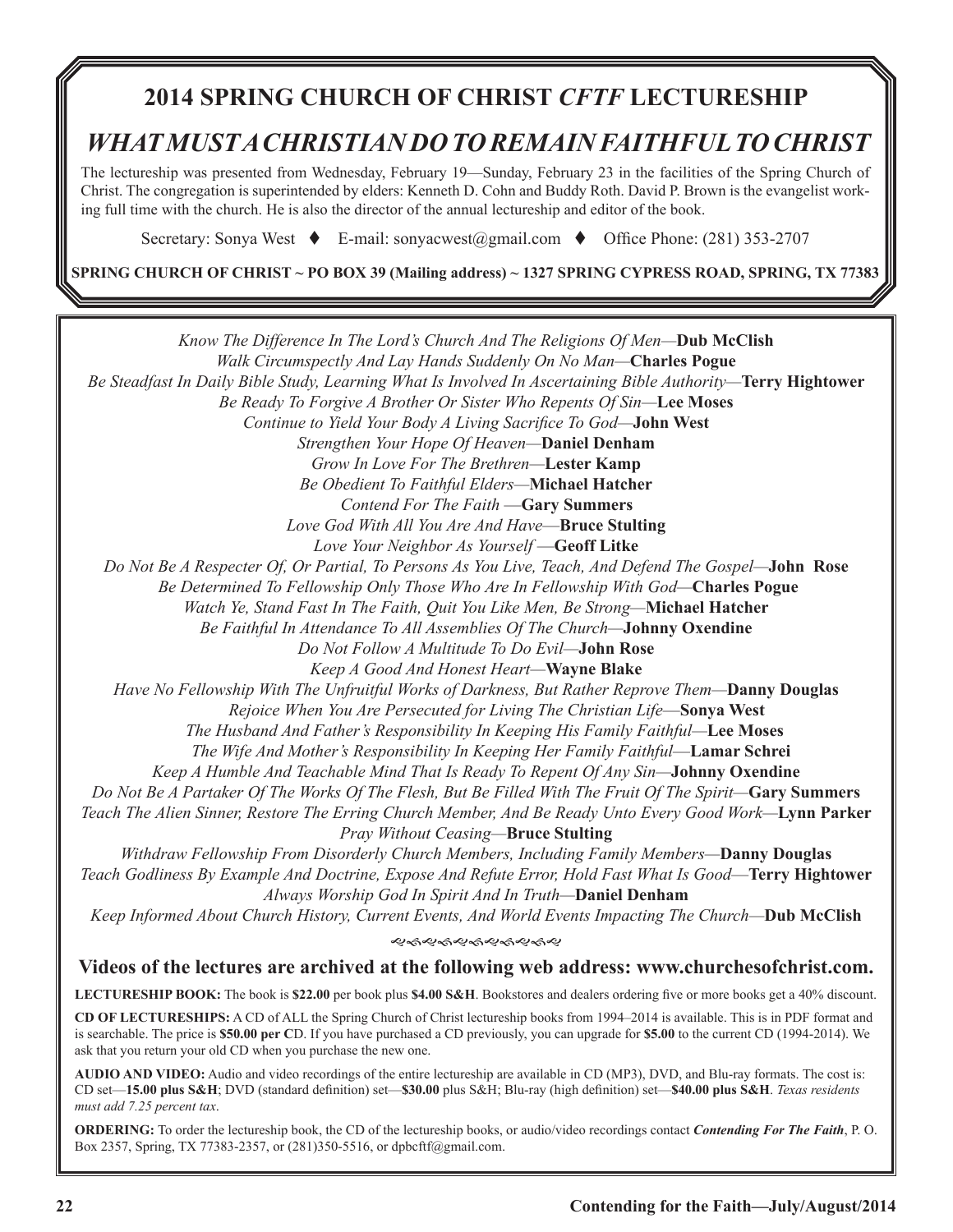# *Understanding The Will Of The Lord* 39th Annual Bellview Lectures Held June 6 – 10, 2014

**Theme of the Bible Wayne Blake God's Scheme of Redemption Charles Pogue Dispensations of Time Dub McClish Patriarchal Dispensation Michael Hatcher Mosaic Dispensation Dub Mowery Christian Dispensation Charles Pogue Ante-Diluvian Period Roelf L. Ruffner Post-Diluvian Period Harrell Davidson Arrangement of the Bible Jerry Brewer** Patriarchal Period **Roelf L. Ruffner New Testament Worship Ken Chumbley Period of Bondage Dub Mowery Period of Wilderness Wanderings Harrell Davidson How We Got the Bible Doug Post**

#### Books

The lectureship book, *Understanding The Will Of The Lord*, is a soft-cover book containing 28 chapters. Everyone will want to purchase a copy and perhaps additional copies for gifts. **The cost is \$11.00 plus S&H**.

Order From

Bellview Church of Christ, 4850 Saufley Field Road, Pensacola, FL 32526, Phone: (850) 455-7595

Period of Conquest **Ken Chumbley Period of Judges John West Period of the United Kingdom Paul Vaughn Period of the Divided Kingdom David P. Brown Period of Judah Alone Wayne Blake** Worship Michael Hatcher **The Church in the Eternal Purpose of God Gene Hill Period of Exile Doug Post Period of Restoration Jerry Brewer Inter-Testament Period Dub McClish** Period of the Life of Christ David P. Brown **Period of the Church Gene Hill Second Coming and Judgment John West The Whole of Man Paul Vaughn** 

### Books-on-CD

The Bellview lectureship books (1975-1976, 1978, 1988-2005, 2007-2014) will be available on CD in Adobe PDF. The price of the CD is \$37.50. The CD will also includes the *Defender* (1970, 1972-2013), Beacon (1972, 1974-2013), and other material.

www.bellviewcoc.com

# **Contending for the Faith Spring Church of Christ Lectureship Books A SEARCHABLE CD OF THE LECTURESHIP BOOKS FROM 1994–2014 IS AVAILABLE FOR \$50.00**

**A CD FOR ONE BOOK COST \$5.00**  $\rightarrow$  **\$3.00 P&H FOR ONE BOOK** 

| 2014 | What Must I Do To Remain Faithful?           | \$22.00 |
|------|----------------------------------------------|---------|
| 2013 | Christ—The Great Controversialist            | \$22.00 |
| 2012 | N. T. Ch. & Counterfeit Churches             | \$20.00 |
|      | <b>2011</b> Profiles in Apostasy #2          | \$20.00 |
|      | <b>2010</b> * <i>Profiles in Apostasy</i> #1 |         |
|      | <b>2009</b> *Religion & Morality             |         |
|      | 2008 Unity-From God or Man                   | \$17.00 |
| 2007 | Fellowship—From God or Man                   | \$17.00 |
|      | <b>2006</b> Anti-ism—From God or Man         | \$17.00 |
| 2005 | Morals—From God or Man                       | \$17.00 |
| 2004 | Judaism—From God or Man                      | \$17.00 |
|      |                                              |         |

# **2003***\*Islam—From God or Man* **............ 2002** *\*The Jehovah's Witnesses* **............ 2001** *\*Mormonism* **............ 2000** *\*Catholicism* **............ 1999** *\*Pentecostalism* **............ 1998** *\*Calvinism* **............ 1997** *Premillenialism* **\$14.00 1996** *Isaiah (Vol. 2)* **\$12.00 1995** *Isaiah (Vol. 1)* **\$12.00 1994** *The Church Enters the 21st Cen***t. \$12.00**

## *\****Available on CD only**

**ORDER FROM: Contending for the Faith** $\ll$  $\cdot$ **P.O. 2357** $\ll$  $\cdot$ **Spring, TX 77383–2357** 

**Email: dpbcftf@gmail.com or (281) 350-5516**gh**Texas Residents Add 7:25% Tax**